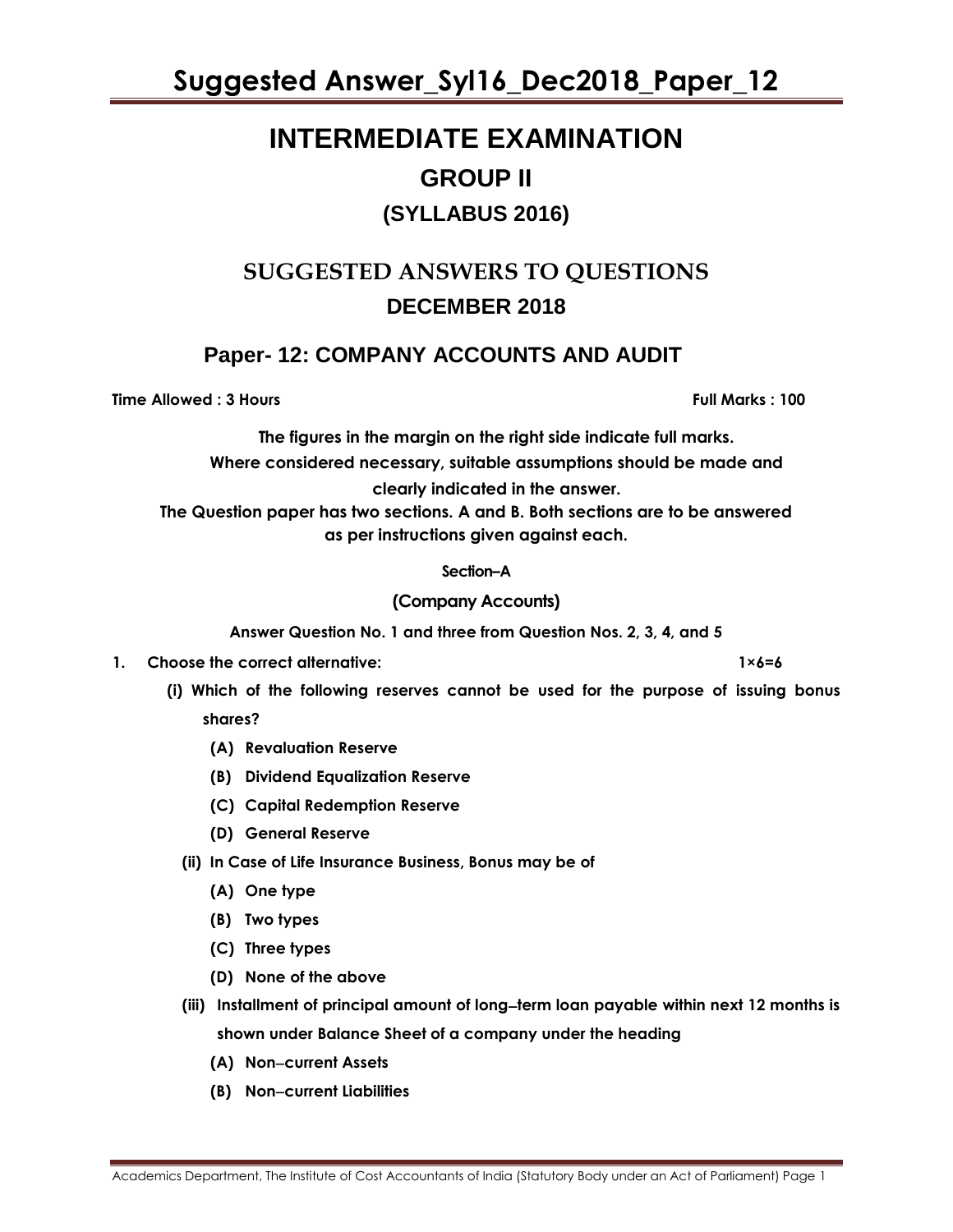- **(C) Current Assets**
- **(D) Current Liabilities**
- **(iv) Which of the following is not a condition of buyback of securities?**
	- **(A) Both fully and partly paid-up securities can be bought back**
	- **(B) Buy-back must be authorized by the Articles of Association**
	- **(C) Buy-back must be authorized by passing a special resolution in general meeting**
	- **(D) Buy-back should be completed within 1 year from the date of passing of special resolution**
- **(v) A banking company is required to maintain---------- provision on unsecured portion of doubtful advances**
	- **(A) 25%**
	- **(B) 40%**
	- **(C) 50%**
	- **(D) 100%**
- **(vi) Which of the following is correct?** 
	- **(A) Debenture carries a fixed rate of dividend**
	- **(B) A company limited by shares may issue irredeemable preference shares**
	- **(C) Unmarked applications are those applications that bear the stamp of the underwriter**
	- **(D) Except as provided in Section 54, a company shall not issue shares at a discount**
- **(b) Match the following items in Column 'A' with items shown in Column 'B':14=4**

| Column A |                                         |     | Column B                   |  |  |
|----------|-----------------------------------------|-----|----------------------------|--|--|
| (i)      | <b>Functional Currency</b>              | ้ต) | <b>Electricity Company</b> |  |  |
| (ii)     | <b>Surrender Value</b>                  | 'b) | AS19                       |  |  |
| (iii)    | <b>Service Line Development Charges</b> | (C  | As 11                      |  |  |
| (iv)     | <b>Contingent Rent</b>                  | (d) | <b>Insurance Company</b>   |  |  |
|          |                                         | e)  | No match found             |  |  |

- **(c) State whether the following statements are** *True* **or** *False:* **1×4= 4**
	- **(i) The profit on forfeiture and re-issue of equity shares are credited to Capital Redemption Reserve.**
	- **(ii) As per Companies Act 2013, companies are not permitted to buy back their own shares out of securities premium.**
	- **(iii) Bonus is the share of profit which is payable by the insurance company to the policyholders.**
	- **(iv) Interest on loan is included in 'other operating expenses' under the Statement of Profit and Loss.**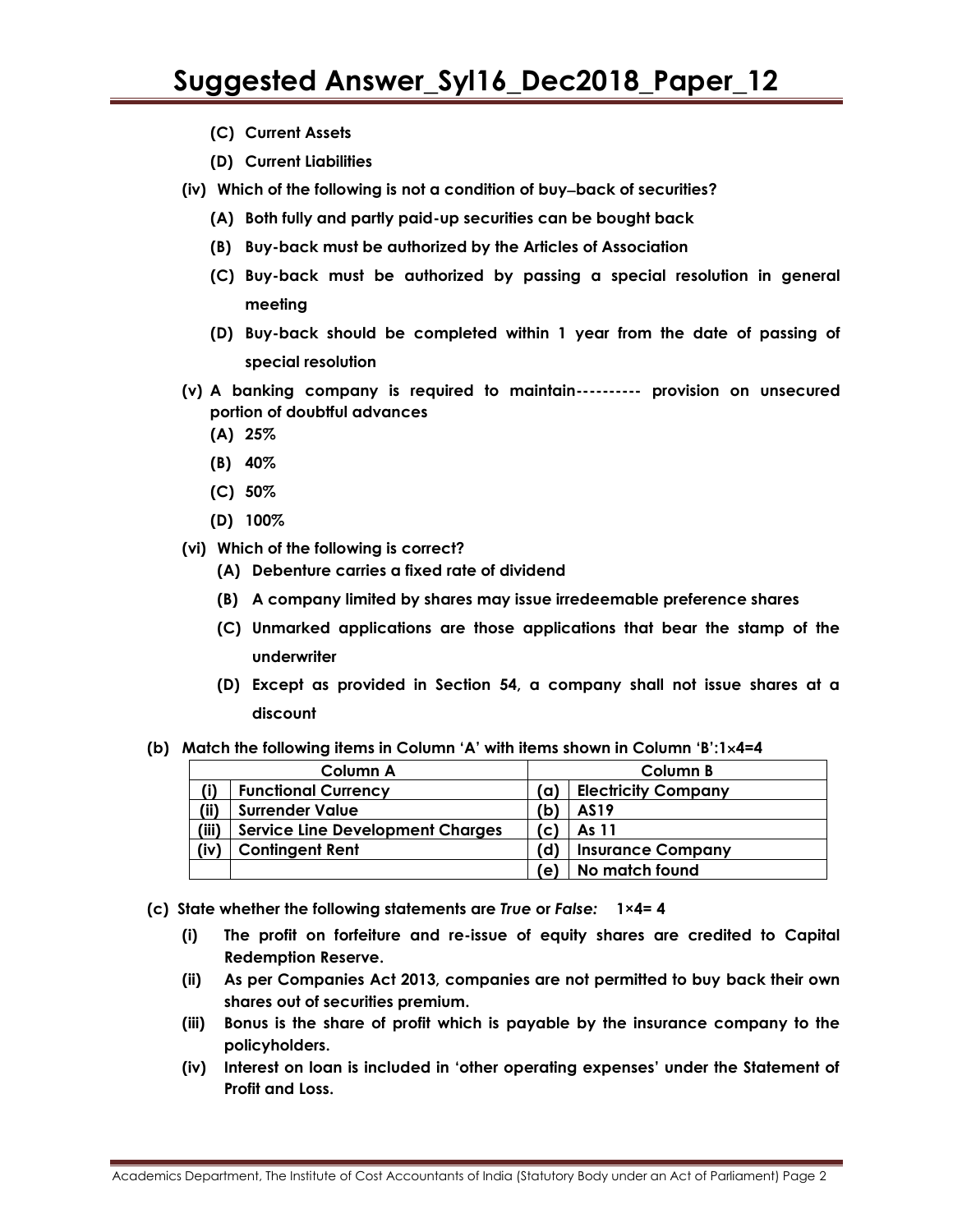### **Answer: 1(a)**

- (i) (A)
- (ii) (C)
- (iii) (D)
- (iv) (A)
- (v) (D)
- (vi) (D)

### **Answer: 1(b)**

| Column A |                                  |     | Column B                   |  |  |
|----------|----------------------------------|-----|----------------------------|--|--|
| (i)      | <b>Functional Currency</b>       | 'c' | As 11                      |  |  |
| (iii)    | Surrender Value                  | 'd) | <b>Insurance Company</b>   |  |  |
| (iii)    | Service Line Development Charges | 'a) | <b>Electricity Company</b> |  |  |
| (iv)     | Contingent Rent                  | 'b  | AS19                       |  |  |

### **Answer: 1(c)**

- (i) False
- (ii) False
- (iii) True
- (iv) False
- **2. (a) Following is the extract of the Balance Sheet of Xeta Ltd. As at 31st March, 2017:**

| <b>Authorised Capital:</b>                 |                                                    |           |
|--------------------------------------------|----------------------------------------------------|-----------|
| 50,000 12% Preference shares of Rs.10 each |                                                    | 5,00,000  |
| 4,00,000 Equity shares of Rs.10 each       |                                                    | 40,00,000 |
|                                            |                                                    | 45,00,000 |
| <b>Issued and Subscribed Capital:</b>      |                                                    |           |
|                                            | 24,000 12% Preference shares of Rs.10 each fully   | 2.40.000  |
| paid                                       |                                                    |           |
|                                            | 2,70,000 Equity shares of Rs.10 each, Rs.8 paid up | 21.60.000 |
| <b>Reserves and Surplus:</b>               |                                                    |           |
|                                            | <b>General Reserve</b>                             | 3,60,000  |
|                                            | <b>Securities Premium</b>                          | 1,00,000  |
|                                            | <b>Profit and Loss Account</b>                     | 6,00,000  |

**On 1st April, 2017, the Company has made final call@2 each on 2,70,000 Equity shares. The call money was received by 20th April, 2017. Thereafter, the company decided tocapitalize its reserves by way of bonus at the rate of one share for every four shares held.**

**Show necessary journal entries in the books of the company and prepare the extractof the Balance Sheet as on 30th April, 2017 after bonus issue. 7**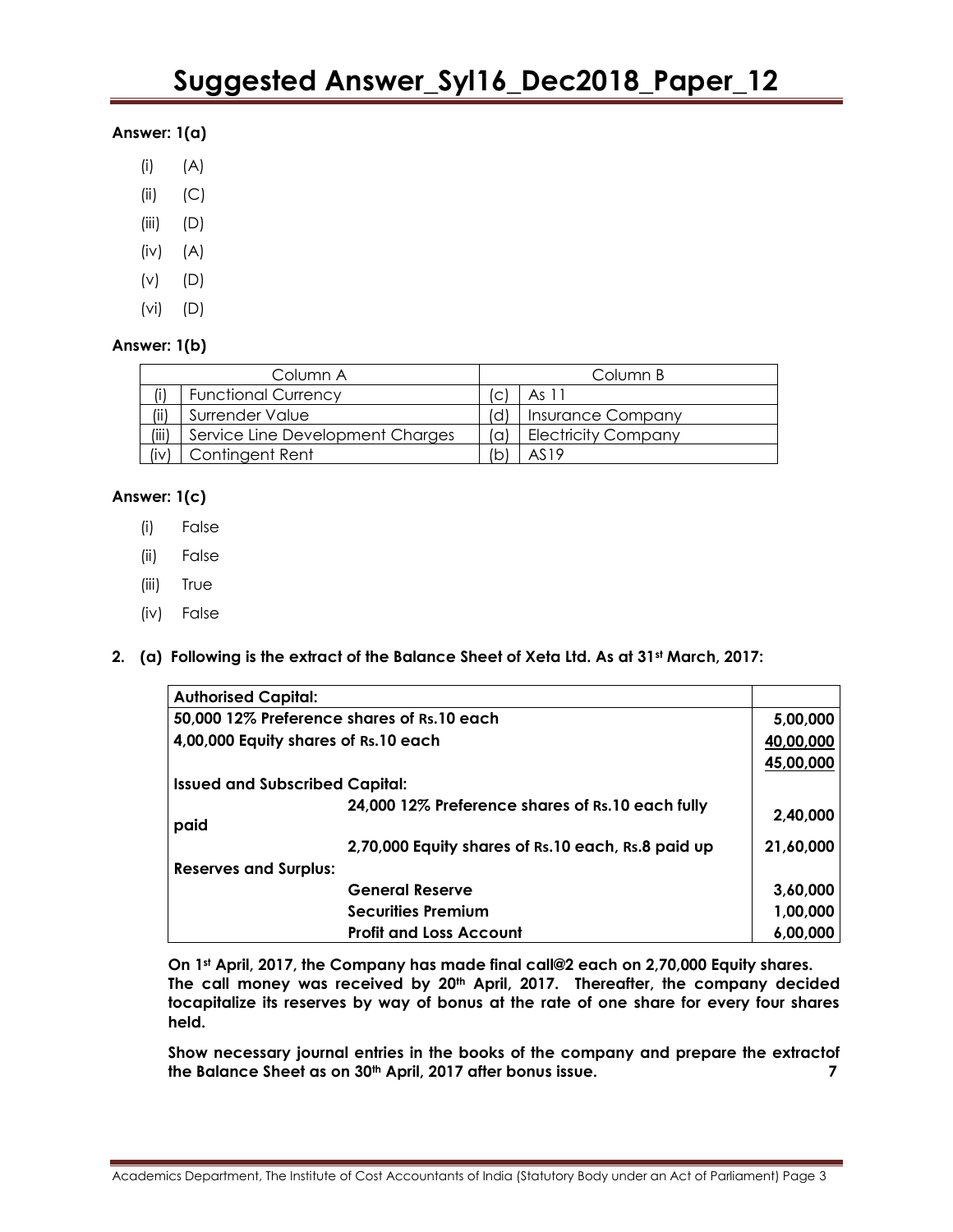### **(b) An enterprise operates through six segments, namely, A, B, C, D, E and F. Therelevant information about these segments are given in the following table**

**(amounts in Rs.'000):**

|                                  | A    | B   |     |      |      |    | Total<br>(segment) |
|----------------------------------|------|-----|-----|------|------|----|--------------------|
| 1. Segment Revenue               |      |     |     |      |      |    |                    |
| (a) External Sales               | --   | 550 | 250 | 150  | 50   | 50 | 1050               |
| (b) Inter Segment Sales          | 100  | 100 | 50  | 200  | $ -$ | 50 | 500                |
| 2. Segment Results-Profit/(Loss) | (90) | 25  | '5) | (15) | 5    | 10 | $\sim$ $\sim$      |
| 3. Segment Assets                | 30   | 50  | 10  | 20   | 10   | 5  |                    |

**Identify the reportable segments under (i) segment revenue criterion, (ii) segment result criterion and (iii) segment asset criterion as per AS17.5**

### **Answer: 2(a)**

| Journal Entries in the books of Xeta Ltd. |  |
|-------------------------------------------|--|
|-------------------------------------------|--|

|                |                                                      |     | Rs.      | Rs.      |
|----------------|------------------------------------------------------|-----|----------|----------|
| $1 - 04 - 17$  | Equity share final call A/c                          | Dr. | 5,40,000 |          |
|                | To Equity share capital A/c                          |     |          | 5,40,000 |
|                | (For final calls of Rs.2per share on 2,70,000 equity |     |          |          |
|                | shares due as per Board's Resolution dated)          |     |          |          |
| $20 - 04 - 17$ | Bank A/c                                             | Dr. | 5,40,000 |          |
|                | To Equity share final call A/c                       |     |          | 5,40,000 |
|                | (For final call money on 2,70,000 equity shares      |     |          |          |
|                | received)                                            |     |          |          |
|                | Securities Premium A/c                               | Dr. | 1,00,000 |          |
|                | General Reserve A/c                                  | Dr. | 3,60,000 |          |
|                | Profit and Loss A/c                                  | Dr. | 2,15,000 |          |
|                | To Bonus to shareholders A/c                         |     |          | 6,75,000 |
|                | (For making provision for bonus issue of one)        |     |          |          |
|                | share for every four shares held)                    |     |          |          |
|                | Bonus to shareholders A/c                            | Dr. | 6,75,000 |          |
|                | To Equity share capital A/c                          |     |          | 6,75,000 |
|                | (For issue of bonus shares)                          |     |          |          |

**Extract of Balance Sheet as at 30th April, 2017(after bonus issue)**

|                                                                      | Rs.       |
|----------------------------------------------------------------------|-----------|
| <b>Authorised Capital</b>                                            |           |
| 50,000 12% Preference shares of Rs.10 each                           | 5,00,000  |
| 4,00,000 Equity shares of Rs.10 each                                 | 40,00,000 |
| <b>Issued and subscribed capital</b>                                 |           |
| 24,000 12% Preference shares of Rs.10 each, fully paid               | 2,40,000  |
| 3,37,500 Equity shares of Rs.10 each, fully paid                     | 33,75,000 |
| (Out of above, 67,500 equity shares @Rs.10each were issued by way of |           |
| bonus)                                                               |           |
| <b>Reserves and surplus</b>                                          |           |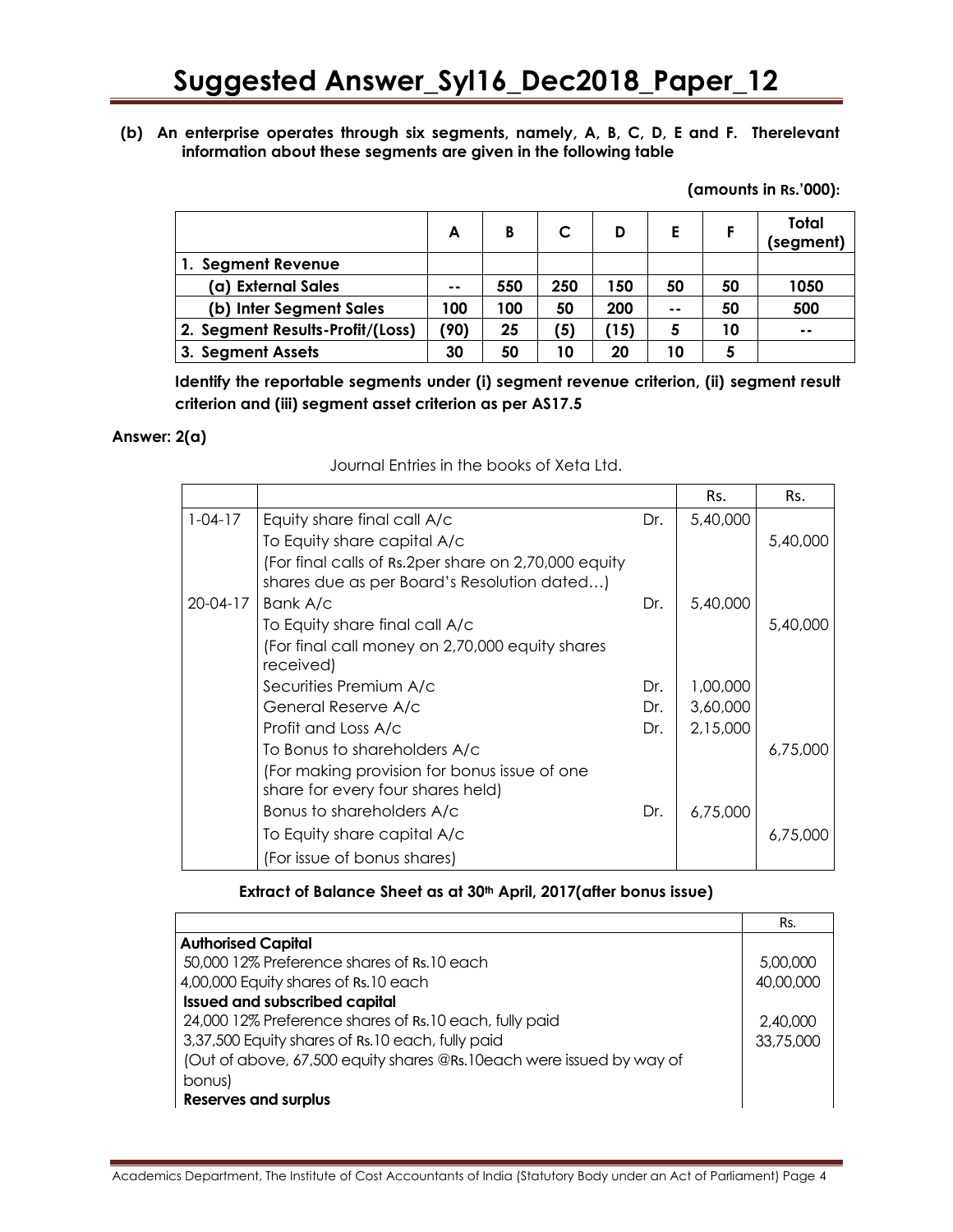Profit and Loss Account 2,85,000 and  $\sim$  3,85,000 and 3,85,000 and 3,85,000 and 3,85,000 and 3,85,000 and 3,85,000 and 3,85,000 and 3,85,000 and 3,85,000 and 3,85,000 and 3,85,000 and 3,85,000 and 3,85,000 and 3,85,000 an

### **Answer: 2(b)**

Calculation of reportable segments

|       |                                  |      |     |                  |      |          |     | (Rs.000)               |
|-------|----------------------------------|------|-----|------------------|------|----------|-----|------------------------|
|       |                                  | A    | B   |                  | D    | E        |     | <b>Total (segment)</b> |
|       | Segment Revenue                  |      |     |                  |      |          |     |                        |
| (a    | <b>External Sales --</b>         | --   | 550 | 250              | 50   | 50       | 50  | 1050                   |
| (b)   | Inter Segment Sales              | 100  | 100 | 50               | 200  | --       | 50  | 500                    |
| Total |                                  | 100  | 650 | 300              | 350  | 50       | 100 | 1550                   |
| 2.    | Segment Results<br>Profit/(Loss) | (90) | 25  | $\left(5\right)$ | (15) | 5        | 10  | (110)/40               |
| З.    | Segment Assets                   | 30   | 50  | 10               | 20   | $\Omega$ | 5   | 125                    |

10% of total revenue of all segments=155

Reportable segments under revenue criterion=B, C and D

10% of segment result (higher of total profit or loss in absolute figure)=11

Reportable segments under result criterion = A, B, and D

10% of total segment assets = 12.5

Reportable segments under asset criterion = A, B and D

### **3. (a) Following are the summarized Balance Sheets of Beta Ltd**

| <b>Liabilities</b>                     | 31.03.17<br>Rs. | 31.03.18<br>Rs. | <b>Assets</b>                | 31.03.17<br>Rs. | 31.03.18<br>Rs. |
|----------------------------------------|-----------------|-----------------|------------------------------|-----------------|-----------------|
| <b>Equity Share Capital</b><br>(Rs.10) | 4,00,000        | 5,00,000        | Land & Building              | 4,00,000        | 3,80,000        |
| <b>General Reserve</b>                 | 1,00,000        | 1,20,000        | <b>Plant &amp; Machinery</b> | 3,00,000        | 3,38,000        |
| Profit & Loss (Cr.)                    | 61,000          | 61,200          | Inventory                    | 2,00,000        | 1,48,000        |
| <b>Bank Loan</b>                       | 1,40,000        | $\sim$ $\sim$   | <b>Trade Receivable</b>      | 1,60,000        | 1,28,400        |
| <b>Trade Payable</b>                   | 3,00,000        | 2,70,400        | Cash in hand                 | 1,000           | 1,200           |
| <b>Provision for</b><br>Taxation       | 60,000          | 70,000          | Cash at Bank                 | --              | 16,000          |
|                                        |                 |                 | Goodwill                     | --              | 10,000          |
|                                        | 10,61,000       | 10,21,600       |                              | 10,61,000       | 10,21,600       |

**Additional Information:**

- **(i) Dividend paid during the year Rs.46,000**
- **(ii) Net profit for the year Rs.1,32,200**
- **(iii) Depreciation written-off on building Rs.20,000 and on machinery Rs.28,000**
- **(iv) Income tax paid during the year Rs.56,000**
- **(v) The following assets of another company were purchased for a consideration of**
- **Rs.1,00,000 and paid in shares**

**Assets were:Inventory Rs.40,000 and Machinery Rs.50,000**

**(vi) Further machinery was purchased for Rs.50,000 during the year. There was a sale of**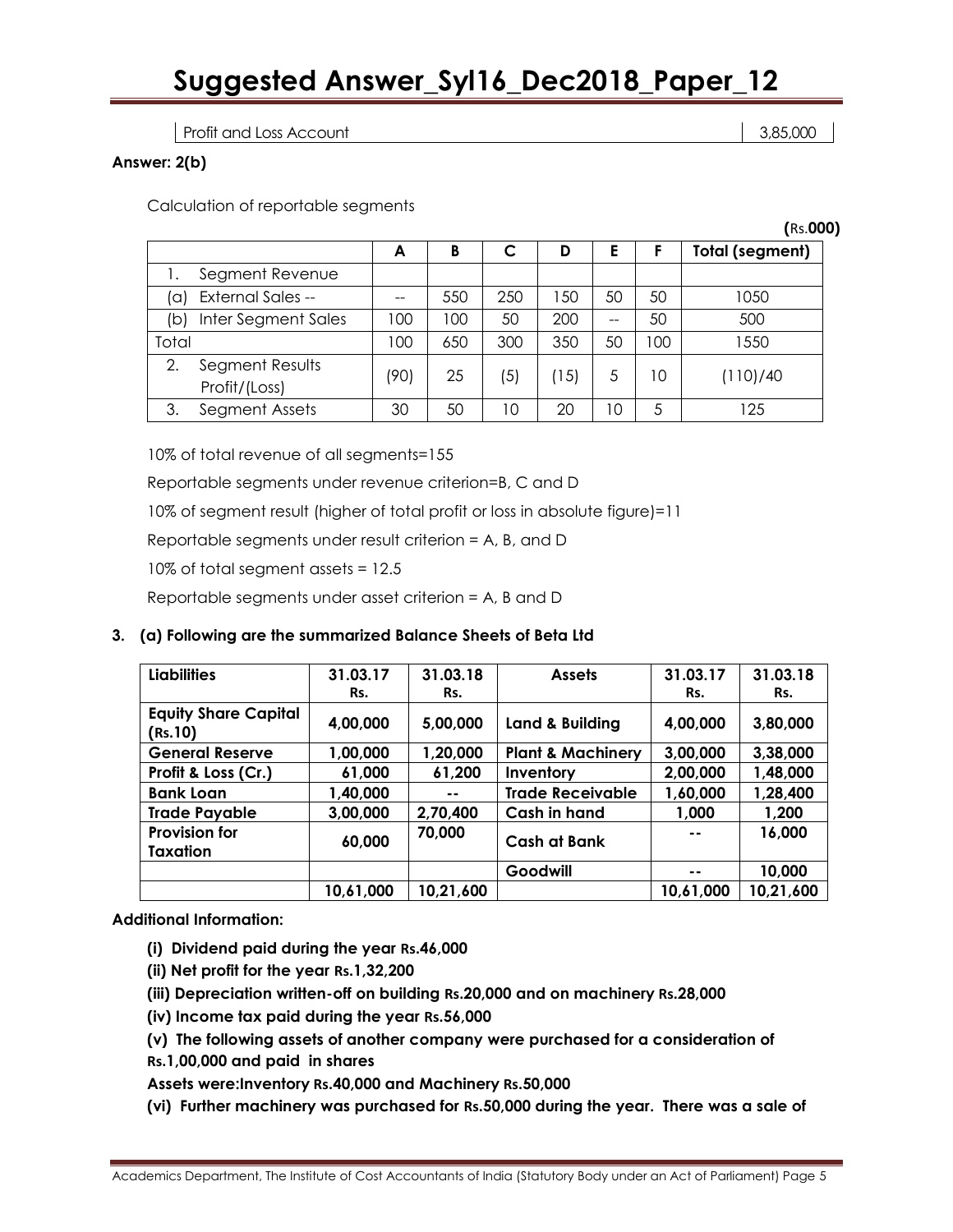### **Machinery**

**Your are required to prepare a Cash Flow Statement as per AS 3 9**

- 
- **(b) From the following information calculate return on equity as per Regulation 21 of the Central Electricity Regulatory Commission (Terms and Conditions of Tariff) Regulation 2004: 3**
	- **(i) Date of commercial operation of COD=01.04.2014**
	- **(ii) Approved opening capital cost as on 01.04.2014=Rs.30,00,000**
	- **(iii) Details of allowed additional capital expenditure:**

| 'ear                                 |                   |        |        |
|--------------------------------------|-------------------|--------|--------|
| Additional Capital Expenditure (Rs.) | 2,00,000   60,000 | 40,000 | 20,000 |

### **Answer: 3(a)**

| <b>Particulars</b>                                      | Rs.   | Rs.      | Rs.      |
|---------------------------------------------------------|-------|----------|----------|
| 1. Cash flow from operating activities                  |       |          |          |
| Net profit                                              |       | 132200   |          |
| Add: Adjustment for non-cash expenses                   |       |          |          |
| Depreciation on land and buildings                      | 20000 |          |          |
| Depreciation on plant and machinery                     | 28000 | 48000    |          |
| Operating profit before adjustment for w.c changes      |       | 180200   |          |
| Add: Decrease in inventory [200000-(148000-40000)]      | 92000 |          |          |
| Decrease in trade receivable (160000-128400)            | 31600 | 123600   |          |
|                                                         |       | 303800   |          |
| Less: Decrease in trade payable (300000-270400)tax paid |       | 29600    |          |
|                                                         |       | 274200   |          |
| Less: tax paid                                          |       | 56000    |          |
| Net cash from operating activities                      |       |          | 218200   |
| 2.<br>Cash flow from investing activities               |       |          |          |
| Sale of machinery                                       |       | 34000    |          |
| Less: purchase of machinery                             |       | 50000    |          |
|                                                         |       |          | (16000)  |
| 3.<br>Cash flow from financing activities               |       |          |          |
| Repayment of bank loan                                  |       | (140000) |          |
| Payment of dividend                                     |       | (46000)  | (186000) |
| $1+2+3$                                                 |       |          | 16200    |
| Add: Opening cash and cash equivalent                   |       |          | 1000     |
| Closing cash and cash equivalent                        |       |          | 17200    |

### Cash Flow Statement For year ended 31.03.2018

### **Workings:**

### **Plant and Machinery A/c**

| Particulars    | Rs. | Particulars              | Rs.   |
|----------------|-----|--------------------------|-------|
| To balance b/d |     | 300000   By Depreciation | 28000 |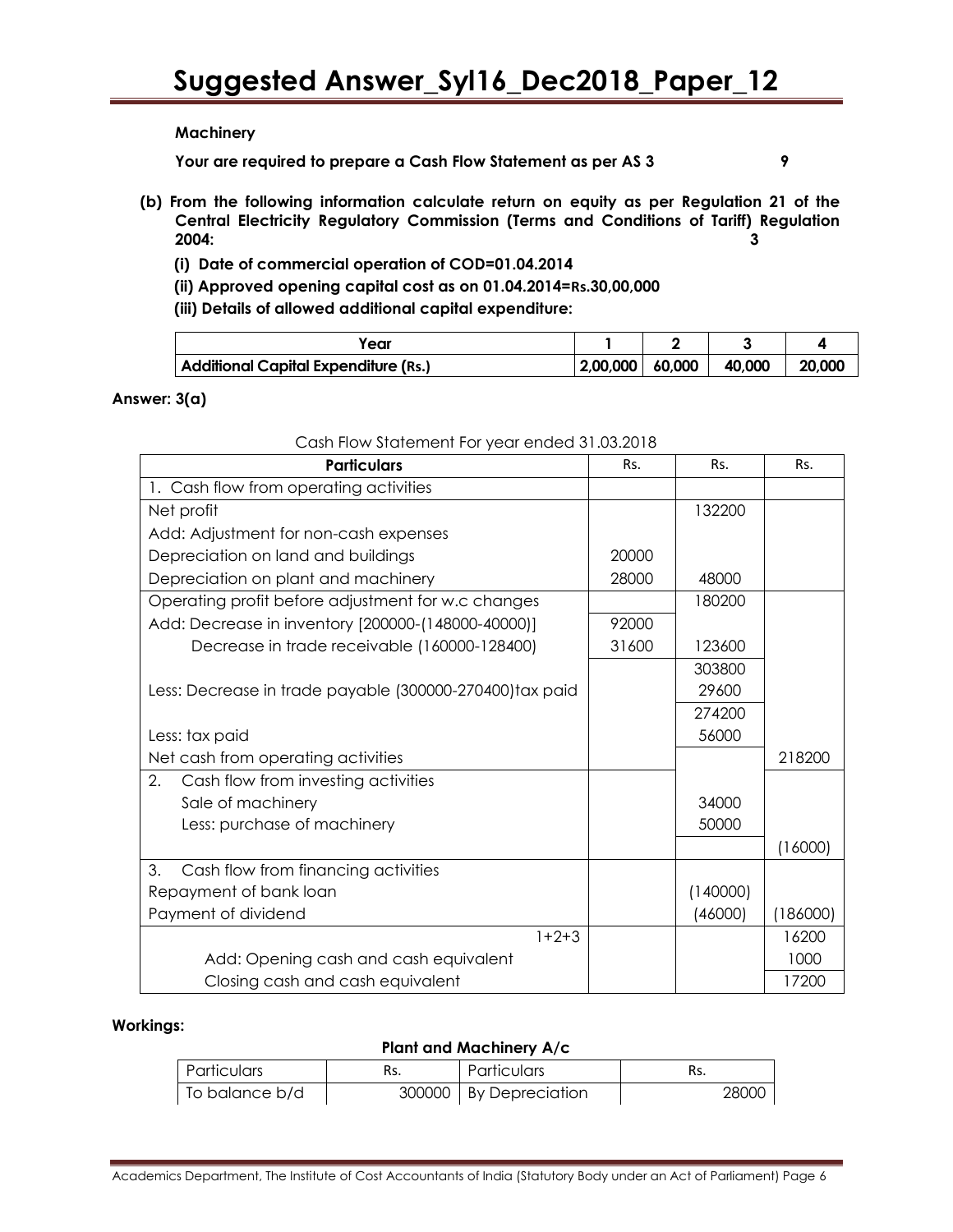| To vendor A/c         | 50000  | By bank-sale           | 34000  |  |
|-----------------------|--------|------------------------|--------|--|
| To Bank A/c           | 50000  | By balance c/d         | 338000 |  |
|                       | 400000 |                        | 400000 |  |
| Land and Building A/c |        |                        |        |  |
| Particulars           | Rs.    | Particulars            | Rs.    |  |
| To balance b/d        | 400000 | <b>By Depreciation</b> | 20000  |  |
|                       |        | By balance c/d         | 380000 |  |
|                       |        |                        |        |  |
|                       |        |                        |        |  |

### **Answer: 3(b)**

### **Calculation of Return on Equity**

| Particulars                                                    | Year 1        | Year 2 | Year 3 | Year 4 |
|----------------------------------------------------------------|---------------|--------|--------|--------|
| A. Opening Equity                                              | 900000        | 960000 | 978000 | 990000 |
| (30% of Opening Capital Cost)                                  | (3000000*30%) |        |        |        |
| <b>B. Additional Equity</b><br>(30% of Additional Expenditure) | 60000         | 18000  | 12000  | 6000   |
| C. Closing Equity (A+B)                                        | 960000        | 978000 | 990000 | 996000 |
| D. Average Equity [(A+C)/2]                                    | 930000        | 969000 | 984000 | 993000 |
| E. Return of Equity<br>(14% of Average Equity)                 | 130200        | 135660 | 137760 | 139020 |

### **4. The following is the Trial Balance of Omega Limited as on 31.03.2018:**

 **(Figures in Rs..'000)**

|                                    | <b>Debit</b> |                                                | Credit |
|------------------------------------|--------------|------------------------------------------------|--------|
| Land at cost                       | 220          | <b>Equity Capital (Shares of</b><br>Rs.10each) | 300    |
| <b>Plant and Machinery at cost</b> | 770          | 10% Debentures                                 | 200    |
| <b>Trade Receivables</b>           | 96           | <b>General Reserve</b>                         | 130    |
| <b>Inventories (31.03.2018)</b>    |              | $86$   Profit & Loss $A/c$                     | 72     |
| <b>Bank</b>                        | 20           | <b>Securities Premium</b>                      | 40     |
| <b>Adjusted Purchases</b>          | 320          | <b>Sales</b>                                   | 700    |
| <b>Factory Expenses</b>            | 60           | <b>Trade Payables</b>                          | 52     |
| <b>Administration Expenses</b>     | 30           | <b>Provision for Depreciation</b>              | 172    |
| <b>Selling Expenses</b>            | 30           | <b>Suspense Account</b>                        |        |
| <b>Debenture Interest</b>          | 20           |                                                |        |
| <b>Interim Dividend Paid</b>       | 18           |                                                |        |
|                                    | 1.670        |                                                | 1.670  |

**Additional Information:**

- **(i) The Authorized Share Capital of the Company is 40,000 shares of Rs.10 each**
- **(ii) The Company on the advice of independent valuer wish to revalue the land Rs.3,60,000**
- **(iii) Declared final dividend @10% (over Interim Dividend of Rs.18,000)**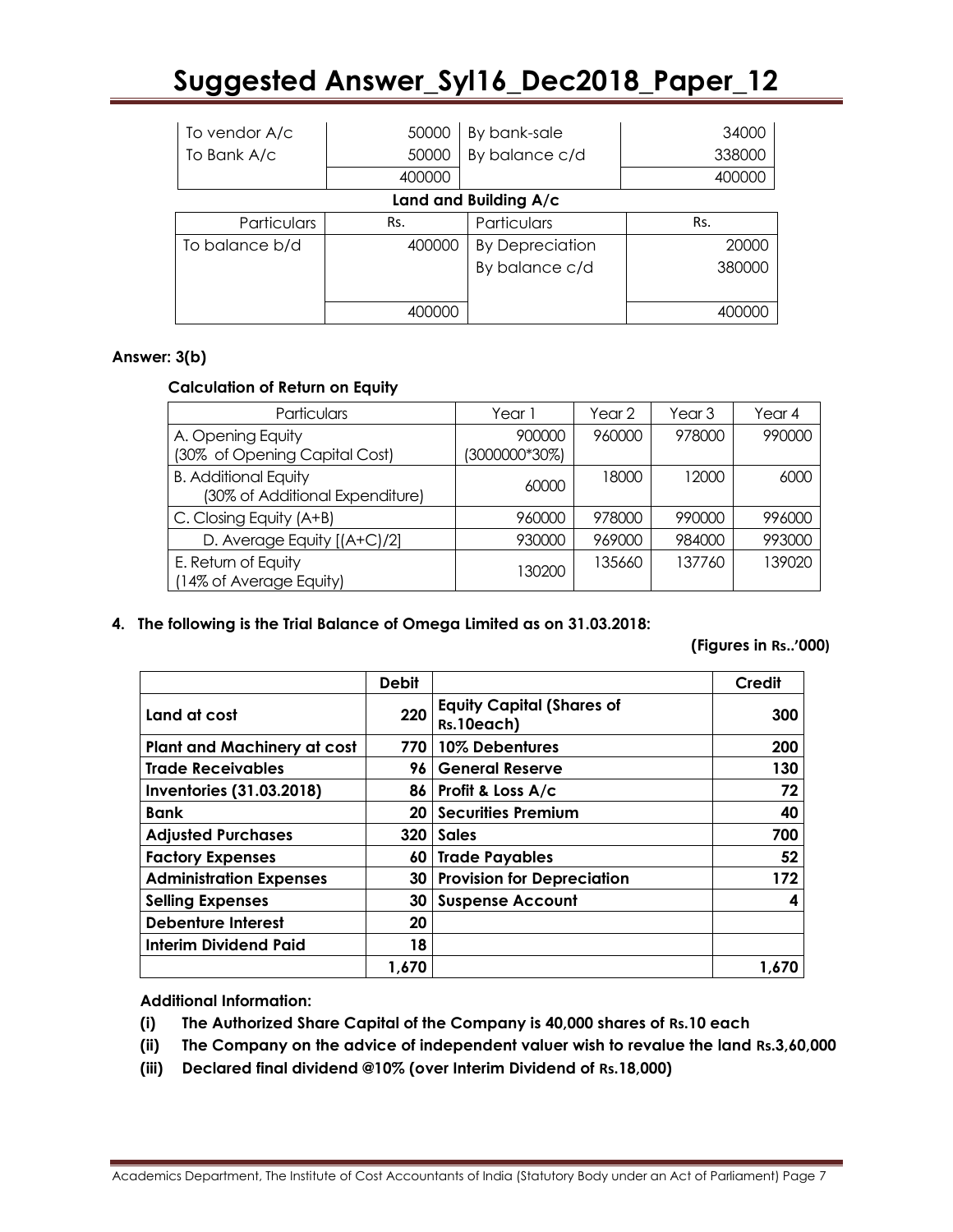**(iv) Suspense account of Rs.4,000represents cash received for the sale of some of the machinery on 01.04.2017. The cost of the machinery was Rs.10,000 and theaccumulated depreciation thereon being Rs.8,000**

**(v) Depreciation is to be provided on plane and machinery at 10% on cost**

**You are required to prepare Omega Limited's Profit and Loss Statement for the year ended 31.03.2018 and the Balance Sheet as on that date in accordance with the Companies Act, 2013 in the Vertical Form along with the Notes on Accounts. Ignore previous years' figures and taxation. 12**

### **Answer: 4**

**Balance sheet Omega Limited as on 31st March, 2018**

|            | <b>Particulars</b>                     | Note No.       | Amount (Rs.000) |
|------------|----------------------------------------|----------------|-----------------|
| Ι.         | <b>Equity &amp; Liabilities</b>        |                |                 |
|            | Shareholders' Funds:                   |                |                 |
|            | <b>Share Capital</b><br>a)             |                | 300             |
|            | Reserves & Surplus<br>b)               | $\overline{2}$ | 500             |
| (2)        | Non-Current Liabilities                |                |                 |
|            | Long Term Borrowing<br>a)              | 3              | 200             |
| (3)        | <b>Current Liabilities</b>             |                |                 |
|            | Trade Payable<br>a)                    |                | 52              |
|            | <b>Other Current Liabilities</b><br>b) | 4              | 30              |
|            | Total                                  |                | 1,082           |
| II. Assets |                                        |                |                 |
|            | Non-Current Assets                     |                |                 |
|            | <b>Fixed Assets</b>                    |                |                 |
|            | Tangible Assets                        | 5              | 880             |
| (2)        | <b>Current Assets:</b>                 |                |                 |
|            | Inventories<br>`a)                     |                | 86              |
|            | <b>Trade Receivables</b><br>b)         |                | 96              |
|            | Cash & bank balances                   |                | 20              |
|            | Total                                  |                | 1,082           |

**Profit and Loss Statement for the year ended 31st March, 2018**

|      | <b>Particulars</b>           | Note No. | <b>Amount (Rs. 000)</b> |
|------|------------------------------|----------|-------------------------|
|      | Revenue from Operation       |          | 700                     |
| Ⅲ.   | Other Income                 | 6        | ⌒                       |
| III. | Total Revenue (I+II)         |          | 702                     |
| IV.  | Expenses:                    |          |                         |
| 'a)  | Purchases                    |          | 320                     |
| (b)  | <b>Finance Costs</b>         |          | 20                      |
| (C)  | Depreciation (10% of 760*)   |          | 76                      |
| 'd)  | Other expenses (60+30+88)    | 8        | 120                     |
|      | <b>Total Expenses</b>        |          | 536                     |
| V.   | Profit for the year (III-IV) |          | 166                     |

\*770 (Plant and machinery at cost)- 10 (Cost of plant and machinery sold)

Notes to accounts:

| <b>Share Capital</b> | (Rs. In 000) |
|----------------------|--------------|
| Equity share capital |              |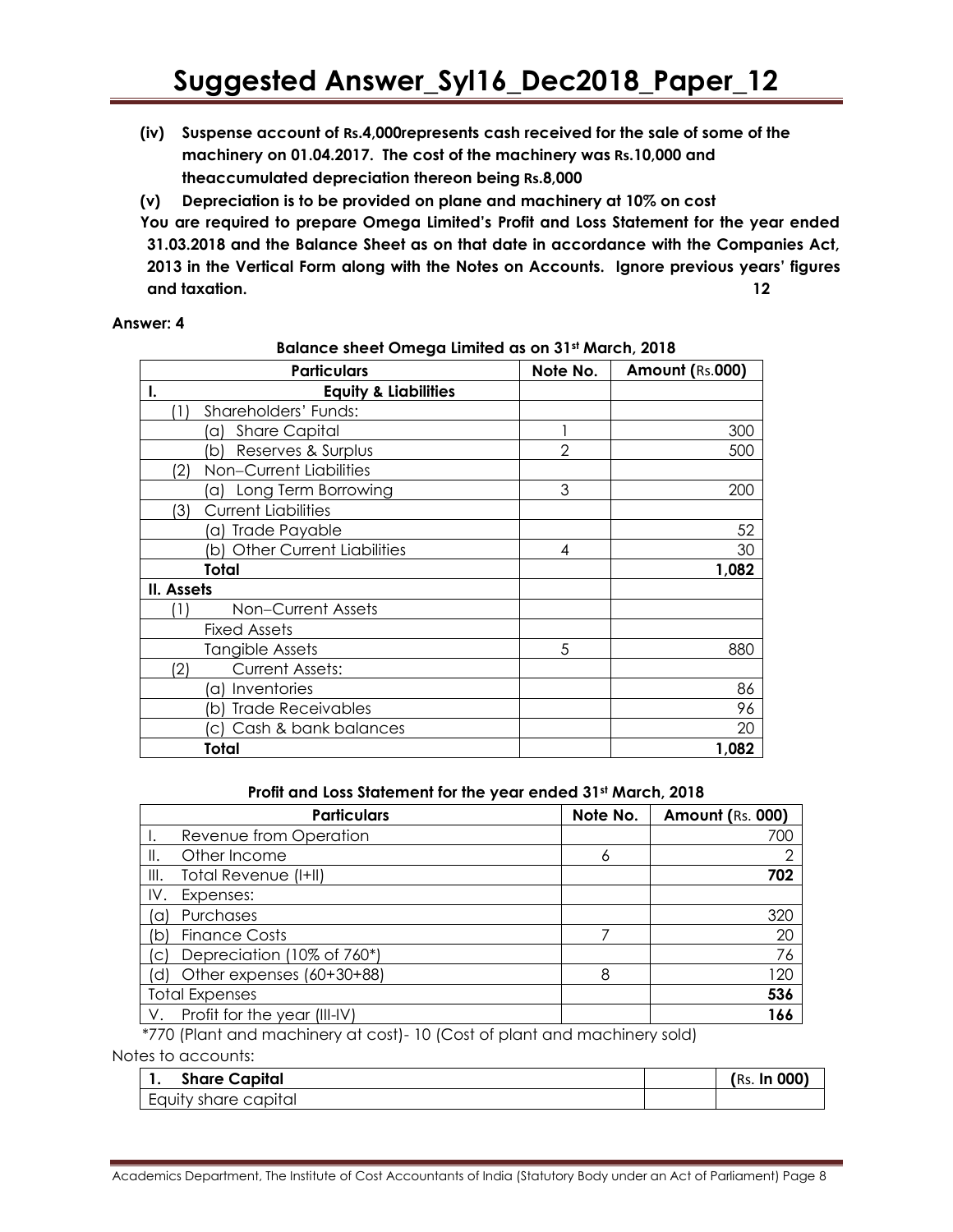| Authorised                           |       |              |
|--------------------------------------|-------|--------------|
| 40,000 shares of Rs.10 each          |       | 400          |
| Issued, Subscribed & called up       |       |              |
| 30,000 shares of Rs.10 each          |       | 300          |
| <b>Total</b>                         |       | 300          |
| 2. Reserves & Surplus                |       |              |
| Securities Premium Account           |       | 40           |
| Revaluation Reserve (360-220)        |       | 140          |
| <b>General Reserve</b>               |       | 130          |
| Profit & Loss balance                |       |              |
| Opening balance<br>72                |       |              |
| Profit for the period<br>166         | 238   |              |
| Less: Appropriations                 |       |              |
| Interim Dividend                     | (18)  |              |
| Final Dividend $(300 \times 10\%)$   | (30)  | 190          |
|                                      |       | 500          |
| 3. Long Term Borrowings:             |       |              |
| 10% debentures                       |       | 200          |
| 4. Other Current Liability:          |       |              |
| Dividend                             |       | 30           |
| 5. Tangible assets:                  |       |              |
| Land                                 |       |              |
| Opening balance                      | 220   |              |
| Add: Revaluation adjustment          | 140   |              |
| Closing balance                      |       | 360          |
| Plant and machinery                  |       |              |
| Opening balance                      | 770   |              |
| Less: Disposed off                   | (10)  |              |
|                                      | 760   |              |
| Less: Depreciation (172-8+76)        | (240) |              |
| Closing balance                      |       | 520          |
| Total                                |       | 880          |
| 6. Other Income:                     |       |              |
| Profit on sale of machinery:         |       |              |
| Sale Value of machinery              | 4     |              |
| Less: Book value of machinery (10-8) | (2)   | $\mathbf{2}$ |
| 7. Finance costs:                    |       |              |
| Debenture interest                   |       | 20           |
| 8. Other expenses:                   |       |              |
| Factory expenses                     | 60    |              |
| Selling expenses                     | 30    |              |
| Administrative expenses              | 30    | 120          |

### **5. Write short notes on** *(any three):* **43=12**

- **(a) Related Party as per AS 18**
	- **(b) Re-insurance**
	- **(c) Forfeiture of Shares vis-à-vis reissue of Forfeited Shares**
	- **(d) Schedule III disclosure requirement in respect of cash and cash equivalents**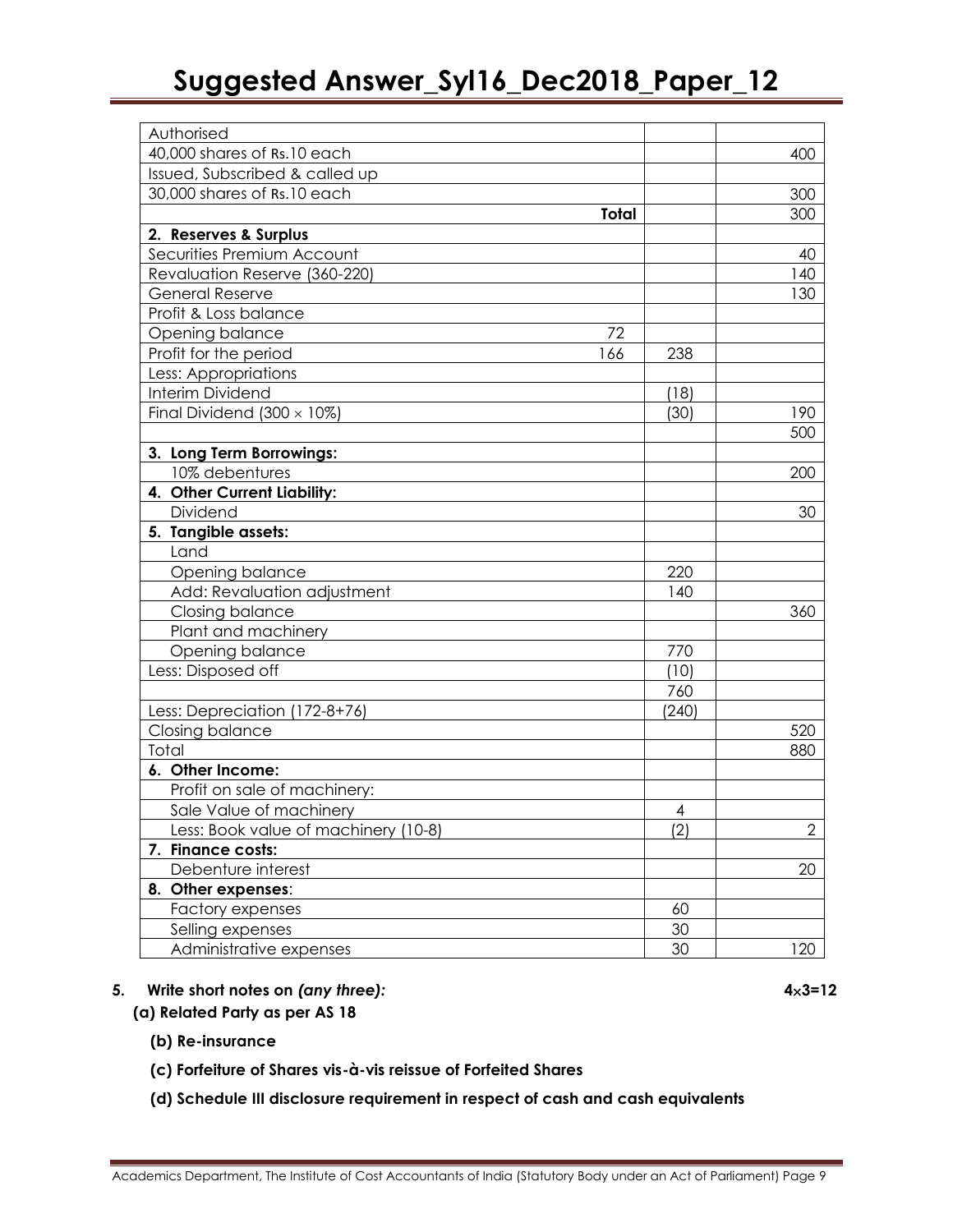### **Answer: 5(a)**

A related party is essentially any party that controls or can significantly influence the management or operating policies of the company during the reporting period.

AS-18, deals only with the following relationships:

Enterprises that directly, or indirectly through one or more intermediaries, control, or are controlled by, or are under common control with the reporting enterprise;

Associates and joint ventures of the reporting enterprise and the investing party or venture in respect of which the reporting enterprise is an associate or a joint venture;

Individuals owing, directly or indirectly, an interest in the voting power of the reporting enterprise that gives them control or significant influence over the enterprise and relatives of any such individual. Here "relative" means the spouse, son, daughter, brother, sister, father and mother who may be expected to influence, or be influenced by that individual in his/her dealings with the reporting enterprise.

Key management personnel and relatives of such personnel are those persons who have authority and responsibility for planning, directing and controlling the activities of the reporting enterprise; and enterprise over which individual or key management personnel described as above is able to exercise significant influence.

### **Answer: 5(b)**

Sometimes the insurer considers a particular risk too much for his capacity and may re-insure a part of the risk with some other insurer. Such an arrangement between two insurers is referred to as reinsurance. In such a case, the first insurer cannot retain all the premium on the policy for himself. Depending on the share of risk undertaken by the second insurer, proportionate premium must be ceded by the first insurer. Likewise if such a policy matures, the claim will have to be shared by both the insurers in the agreed ratio. These adjustments will have to be shown in the accounts of both the insurers. In the accounts of the first insurer, amount of claim recovered from the second insurer has to be deducted from the total claim payable by him. Similarly, the premium ceded to the second insurer has to be deducted from the total premium received. In the accounts of the second insurer, claims paid include claims paid on account of Re-insurance and premiums received include premium received on re-insurance business.

### **Answer: 5(c)**

When a shareholder fails to pay calls, the company, if empowered by its articles, may forfeit the shares. If a shareholder has not paid any call on the day fixed for payment thereof and fails to pay it even after his attention is drawn to it by the secretary by registered notice, the Board of Directors pass a resolution to the effect that such shares be forfeited. Shares once forfeited become the property of the company and may be sold on such terms as directors think fit. Upon forfeiture, the original shareholder ceases to be a member and his name must be removed from the register of members.

Forfeited shares may be reissued by the company directors for any amount but if such shares are issued at a discount then the amount of discount should not exceed the actual amount received on forfeited shares. The purchaser of forfeited reissued shares is liable for payment of all future calls duly made by the Company.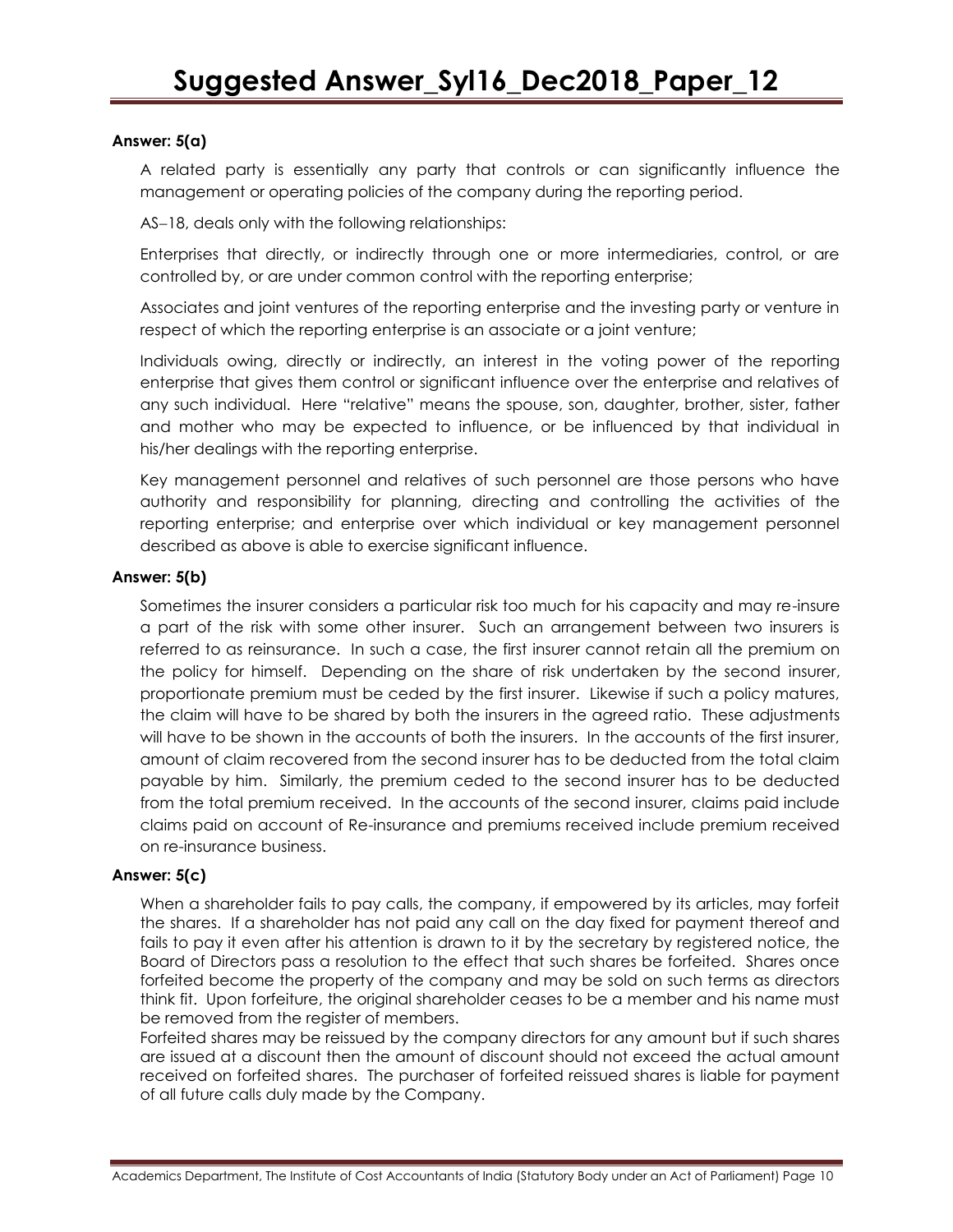### **Answer: 5(d)**

As per Schedule III of Companies Act 2013, Cash and Cash Equivalents shall be reported under the heading Current Assets. For the purpose of reporting Cash and Cash Equivalents shall be further classified as-

- (a) Balances with Banks,
- (b) Cheques, Drafts on Hand,
- (c) Cash on Hand,
- (d) Other (Specify nature).

Notes:

- Earmarked Balances with Banks (e.g. for Unpaid Dividend) shall be separately stated.
- Balances with Banks to the extent held as margin Money or Security against the Borrowings, Guarantees, and Other Commitments shall be disclosed separately.
- Repatriation restrictions, if any, in respect of Cash and Bank Balances shall be separately stated.
- Bank Deposits with more than 12 months Maturity shall be disclosed separately.

### **Section-B (Auditing)**

### **Answer** *QuestionNo.* **6 and** *any three* **from Question Nos. 7, 8, 9 and 10.**

**6. (a) Identify the correct alternative in each of the following cases: 16=6**

- **(i) Internal Auditor is appointed by**
	- **(A) Audit Committee**
	- **(B) Shareholders in General Meeting**
	- **(C) Extraordinary General Meeting**
	- **(D) Board of Directors**
- **(ii) Cost Audit Report is submitted to Board of Directors in Form No.**
	- **(A) CRA-1**
	- **(B) CRA-2**
	- **(C) CRA-3**
	- **(D) CRA-4**

 **(iii) Check list contains the instruction to be followed by the** 

- **(A) Internal Auditor**
- **(B) External Auditor**
- **(C) Audit Assistants**
- **(D) Employee of the organization**
- **(iv) Form for Secretarial Audit Report is** 
	- **(A) MR-2**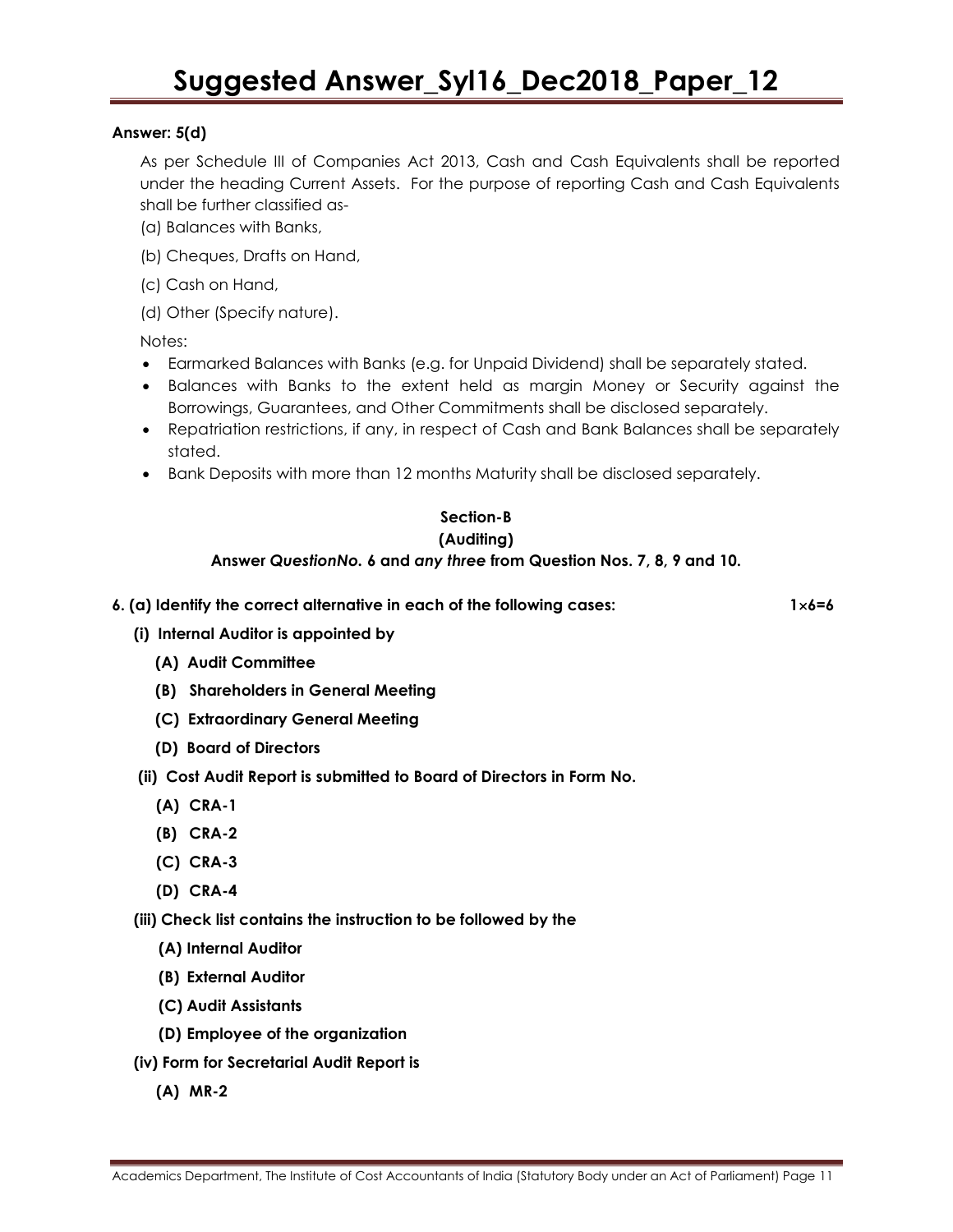- **(B) MR-3**
- **(C) MR-4**
- **(D) MR-5**
- **(v) Permanent Audit file contains**
	- **(A) copies of management letters**
	- **(B) audit programme**
	- **(C) analysis of transaction and balances**
	- **(D) analysis of significant ratios and trends**
- **(vi) Audit of debenture is covered under section**
	- **(A) 70**
	- **(B) 71**
	- **(C) 72**
	- **(D) 73**

**(b) Match the following items in Column 'A' with items shown in Column 'B' 14=4**

|       | Column 'A'                                           |     | Column 'B'                            |
|-------|------------------------------------------------------|-----|---------------------------------------|
| (i)   | The authority for Government Audit                   | (a) | Audit programme                       |
| (ii)  | Details of Audit work to be performed                | (b) | <b>Comptroller an Auditor General</b> |
| (iii) | <b>Removal of Statutory Company Auditor</b>          | (c) | <b>Audit Note Book</b>                |
| (iv)  | <b>Details about Name and Organization Structure</b> | (d) | Section 140                           |
|       |                                                      | (e) | No match found                        |

**(c) State whether the following statements are** *True* **or** *False***: 14=4** 

- **(i) The Branch Auditor shall prepare report on the Accounts of the Branch examined by him andsend it to Audit Committee**
- **(ii) Maintenance of Cost Accounting Standards is mandatory as per Section 143 of** 
	- **Companies Act**
- **(iii) Routine checking is a substitute of vouching**
- **(iv) Casual vacancy in the office of Cost Auditor is filled by Board of Directors**

### **Answer: 6(a)**

- (i) (D) . Board of Directors
- (ii) (C). CRA 3
- (iii) (C). Audit Assistants
- (iv) (B). MR-3
- (v) (D) . Analysis of significant ratios and trends
- (vi) (B). Section 71

### **Answer: 6(b)**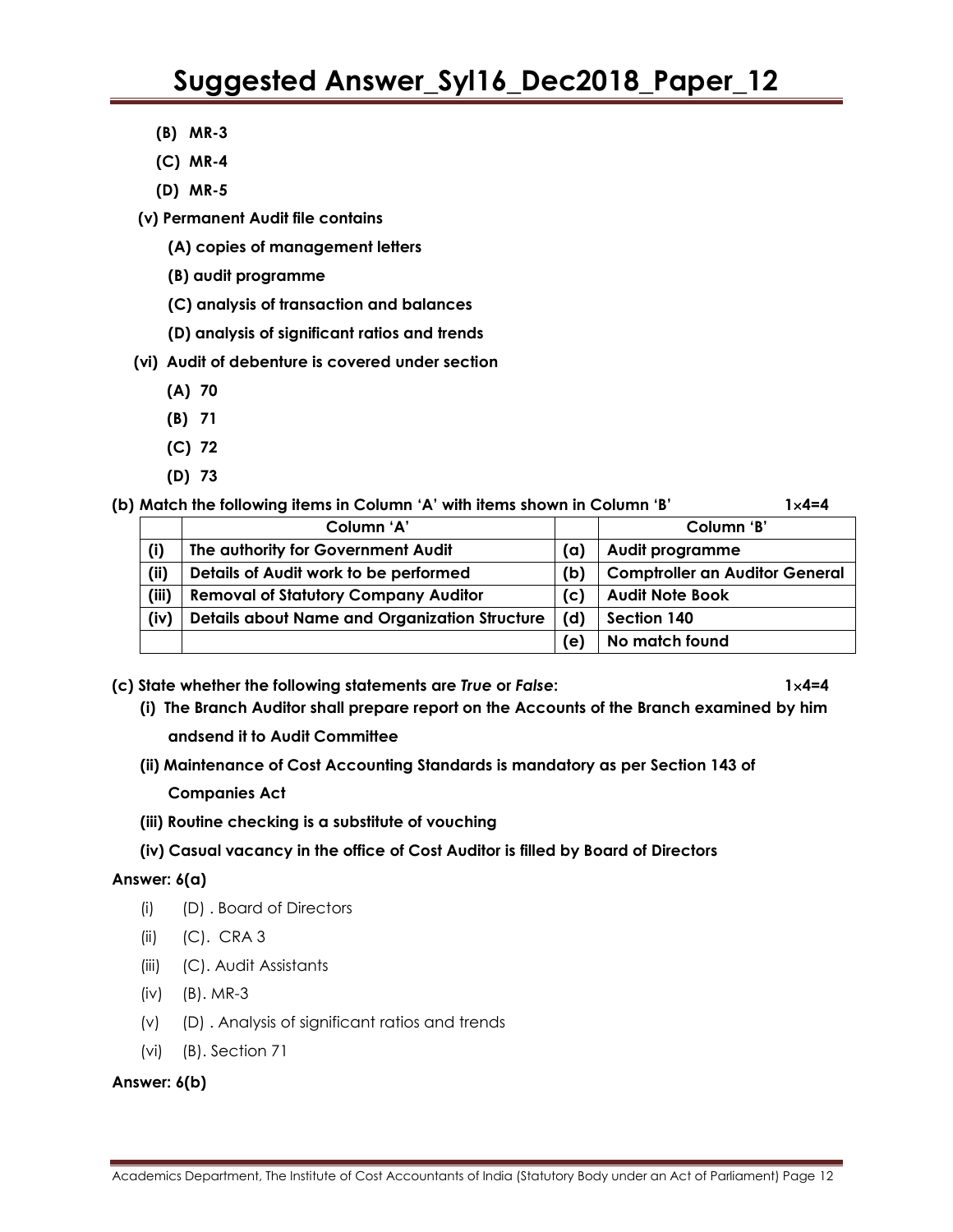|       | Column 'A'                                    |     | Column 'B'             |
|-------|-----------------------------------------------|-----|------------------------|
| (i)   | The authority for Government Audit            | (b) | Comptroller an Auditor |
|       |                                               |     | General                |
| (ii)  | Details of Audit work to be performed         | (a) | Audit programme        |
| (iii) | Removal of Statutory Company Auditor          | (d) | Section 140            |
| (iv)  | Details about Name and Organization Structure | c   | Audit Note Book        |

### **Answer: 1(c)**

- (i) False
- (ii) False
- (iii) False
- (iv) True

## **7. (a) Discuss the method of obtaining Audit Evidences. 6**

### **(b) Distinguish between Internal Control and Internal Check 6**

### **Answer: 7(a)**

Auditor obtains **evidence** in performing compliances and substantive procedures by any one or more of the following methods-

- (i) **Inspection**-It consists of examining records, documents, or tangible assets. Inspection of records and documents provides evidence of varying degrees of reliability depending on their nature, source and the effectiveness of internal controls over their processing.
- (ii) **Observation**-It consists of witnessing a process or procedure being performed by others.
- (iii) **Inquiry and Confirmation**-Inquiry consists of seeking appropriate information from a knowledgeable person inside or outside the entity, confirmation consists of the response to an inquiry to corroborate information contained in the accounting records.
- (iv) **Computation**-It consists of checking the arithmetical accuracy of source documents and accounting records or performing independent calculations.
- (v) **Analytical Review**-It consists of studying significant ratios and trends and investigating unusual fluctuations and items.

| No. | <b>Basis</b>    | <b>Internal Control</b>                                                                                                                                                                                                                                                                                                                         | <b>Internal Check</b>                                                                                                              |
|-----|-----------------|-------------------------------------------------------------------------------------------------------------------------------------------------------------------------------------------------------------------------------------------------------------------------------------------------------------------------------------------------|------------------------------------------------------------------------------------------------------------------------------------|
|     | Way of checking | In internal controls systems, work of<br>one person is automatically<br>checked by another                                                                                                                                                                                                                                                      | It operates in routine to<br>doubly check every part of<br>a transaction at the time of<br>occurrence and recording<br>of the same |
| 2   | Objective       | objective is to ensure lits objective is to ensure<br>lts<br>adherence to management that no one employee has<br>policies, safeguarding of assets, exclusive control over any<br>prevention and detection of transaction or<br>frauds and errors, accuracy and transactions and<br>completeness of accounting recording in the books<br>records | aroup<br>of<br>their                                                                                                               |

### **Answer: 7(b)**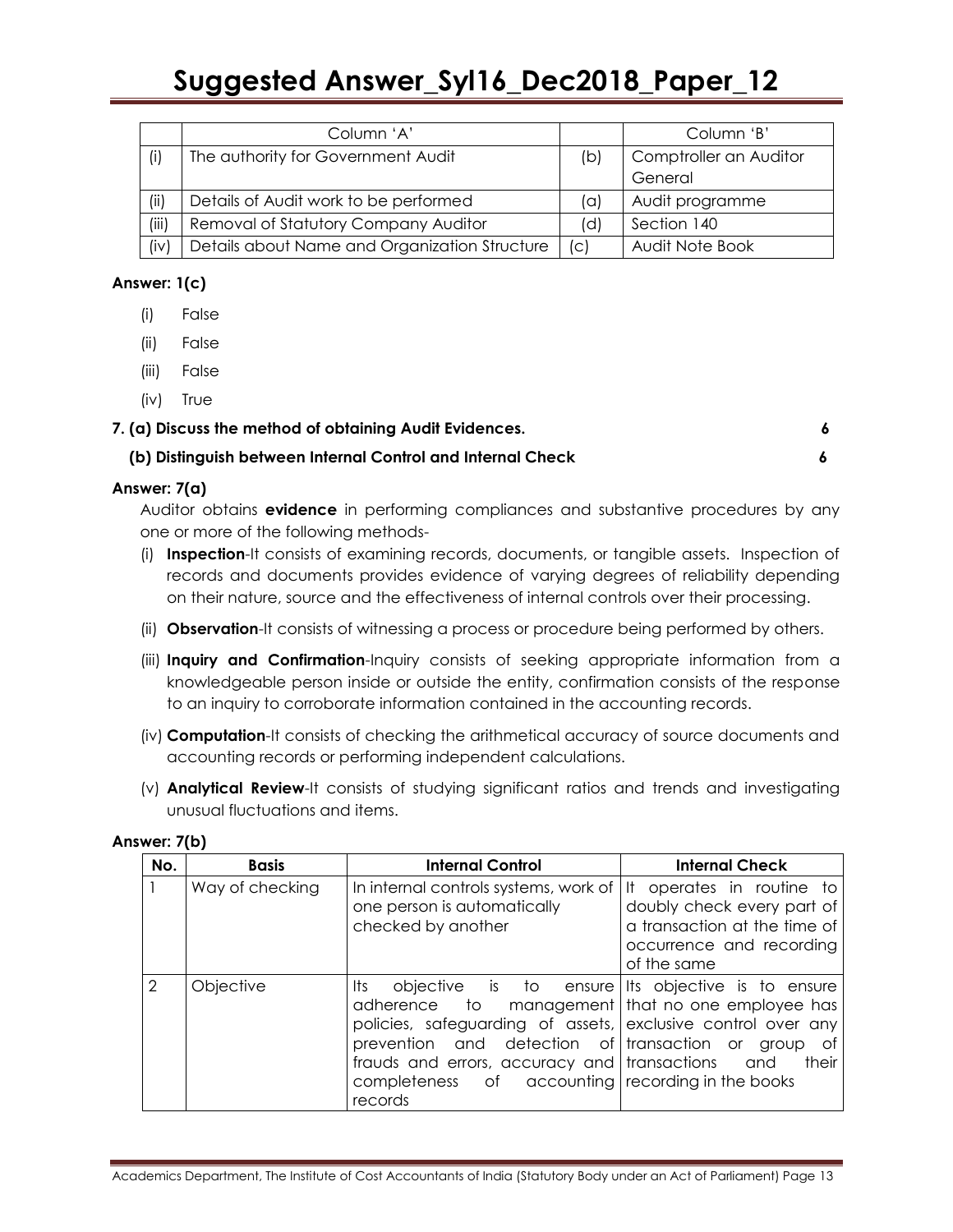| 3  | Point of Time    | In an internal Control system, Methods of<br>checking is done simultaneously transactions are devised<br>with the conduct of work. Every where<br>transaction is checked as soon as<br>it is entered | recording<br>work<br>Оf<br>an<br>employee is<br>checked<br>continuously by correlating,<br>it with the work of others |
|----|------------------|------------------------------------------------------------------------------------------------------------------------------------------------------------------------------------------------------|-----------------------------------------------------------------------------------------------------------------------|
| 4  | Thrust of system | The thrust of internal check<br>systems is to prevent errors                                                                                                                                         | The thrust of internal control<br>lies in fixing of responsibility<br>division of work to<br>and<br>avoid duplication |
| .5 | Cost Involvement | The system proves to be costly in<br>case of small businesses because<br>more number of employees are<br>engaged                                                                                     | It is a part of internal control<br>and a method of division of<br>work, therefore does not<br>add to the cost        |
| 6  | Report           | Internal Controls provide for built in<br>MIS reports                                                                                                                                                | The summary of day to day<br>transaction work as report<br>for the senior                                             |

### **8. (a) Discuss the functions and power of the Audit Committee. 6**

### **(b) Discuss the procedure for appointment for first Auditor of the Company and his tenure 6**

### **Answer: 8(a)**

### **Constitution of an Audit committee** is mandatory for the:

(i) Every listed company; and

### (ii) Such directors or classes of the companies, as may be prescribed

An Audit committee shall have minimum 3 Directors, majority of them should be independent Directors. Majority of the members of the Audit Committee should be able to read and understand the financial statements.

### **Functions of Audit Committee:**

- (i) For the appointment and fixation of the remuneration of Auditor
- (ii) Examination of the financial statement
- (iii) Scrutiny of Inter Corporate Loans and Investment
- (iv) Valuation of the Assets of the company
- (v) Evaluation of the internal financial control and risk management system of the entity
- (vi) Evaluation of the use of funds rose through public offers.
- (vii) Evaluation of an related party transaction

### **Powers of the Audit Committee**

- (i) Audit Committee has the power to call for comments of the Auditor about Internal Controlsystems and the scope of the audit including its observation
- (ii) Before submission of the report to the Board, the Audit Committee have the power to reviewthe financial Statement
- (iii) Power to discuss any issue with the Statutory and Internal Auditor and the Management ofthe company in relation to matter contained in the Financial Statement

### **Answer: 8(b)**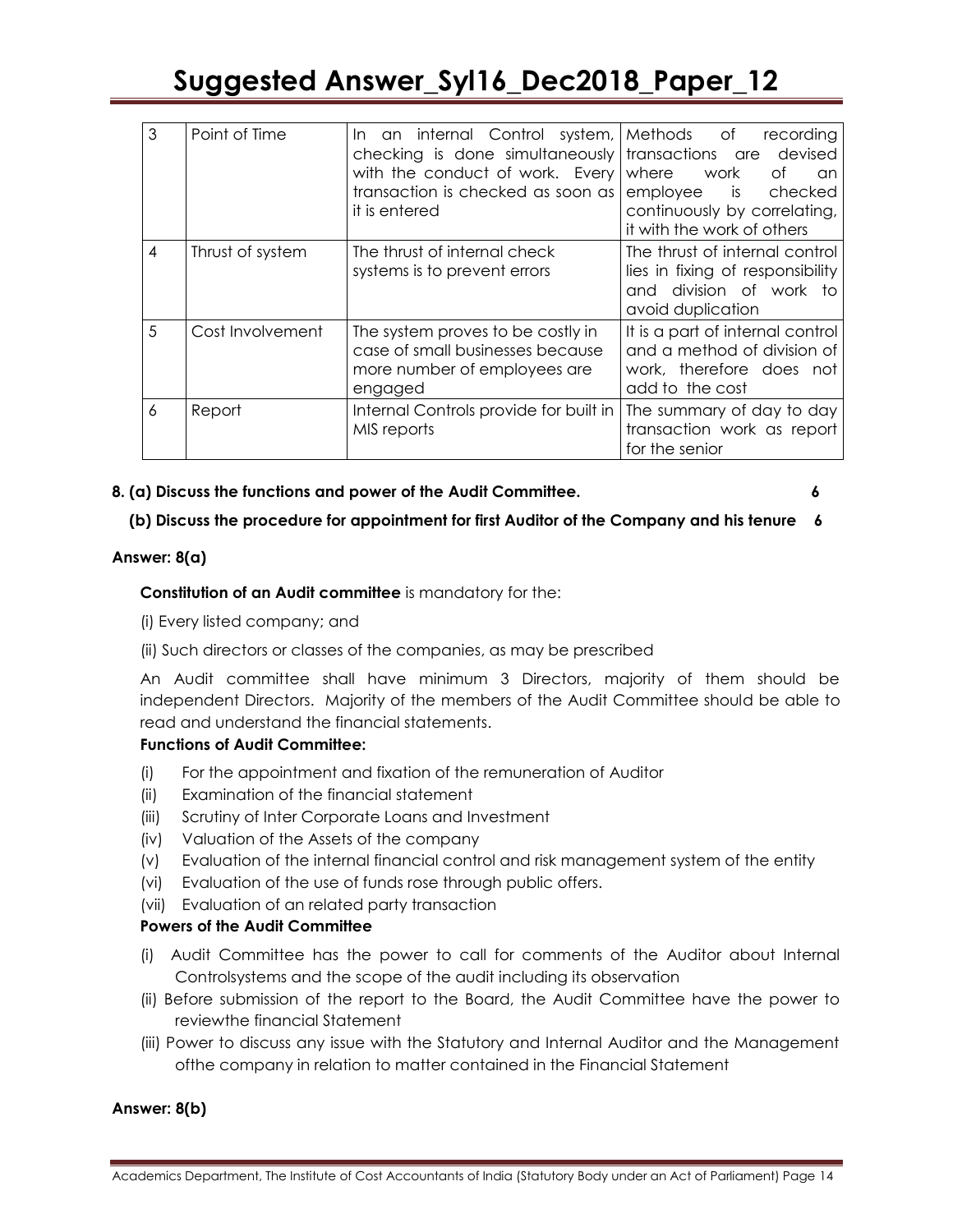**First auditor of the company**, other than a Government company, shall be appointed

- By the BOD within 30 days from the date of registration of the company;
- If BOD fails to appoint, by the member of the company within 90 days at an extraordinary

general meeting appoint the first auditor";

- In case of Government company, first auditor shall be appointed by CAG within 60 days from the date of registration;
- If CAG fails to appoint, by the BOD of the company within next 30 days;
- If again BOD fails to appoint the first auditor of the company, by the member of the companywithin 60 days at an extraordinary general meeting;
- Tenure of the first auditor of the company in both the above cases till the conclusion of the firstannual general meeting.
- **9. (a) Discuss the relevant provisions of Companies (Cost Records and Audit) Rules 2014 on applicability of Cost Audit to different sectors. 6**
- **(b) What is a qualified Audit Report? Discuss the circumstances when an Auditor shall qualify his report. 2+4=6**

### **Answer: 9(a)**

### **Applicability of Cost Audit**

The provisions regarding applicability of cost audit is explained in Companies (Cost Records and Audit) Rules 2014. Accordingly,

- (a) The Rules have classified sectors/industries under Regulated and Non-Regulated sectors. The sectors/industries covered under Table A of the Rules are under the Regulated Sector and sectors/industries covered under Table B are under the Non-Regulated Sector.
- (b) Every company, including foreign companies defined in clause (42) of section 2 of the Act, engaged in the production of the goods or providing services, specified in Tables A and B, having an overall turnover from all its products and services of rupees thirty five crore or more during the immediately preceding financial year, shall be required to maintain cost accounting records.

However, foreign companies having only liaison office in India and engaged in production, import and supply or trading of medical devices listed in Sl. 33 of Table B are exempted. Further, companies which are classified as a micro enterprise or a small enterprise including as per the turnover criteria under subsection (9) of section 7 of the Micro, Small and Medium Enterprises Development Act, 2006 (27 of 2006) are also excluded from the purview of the Rules.

### **Answer: 9(b)**

A Qualified Audit Report is one where an auditor gives an opinion on the truth and fairness of Financial Statements, subject to certain reservations. The Auditor"s Reservation is generally stated as: "Subject to the above, we report that the Balance Sheet shows a true and fair view."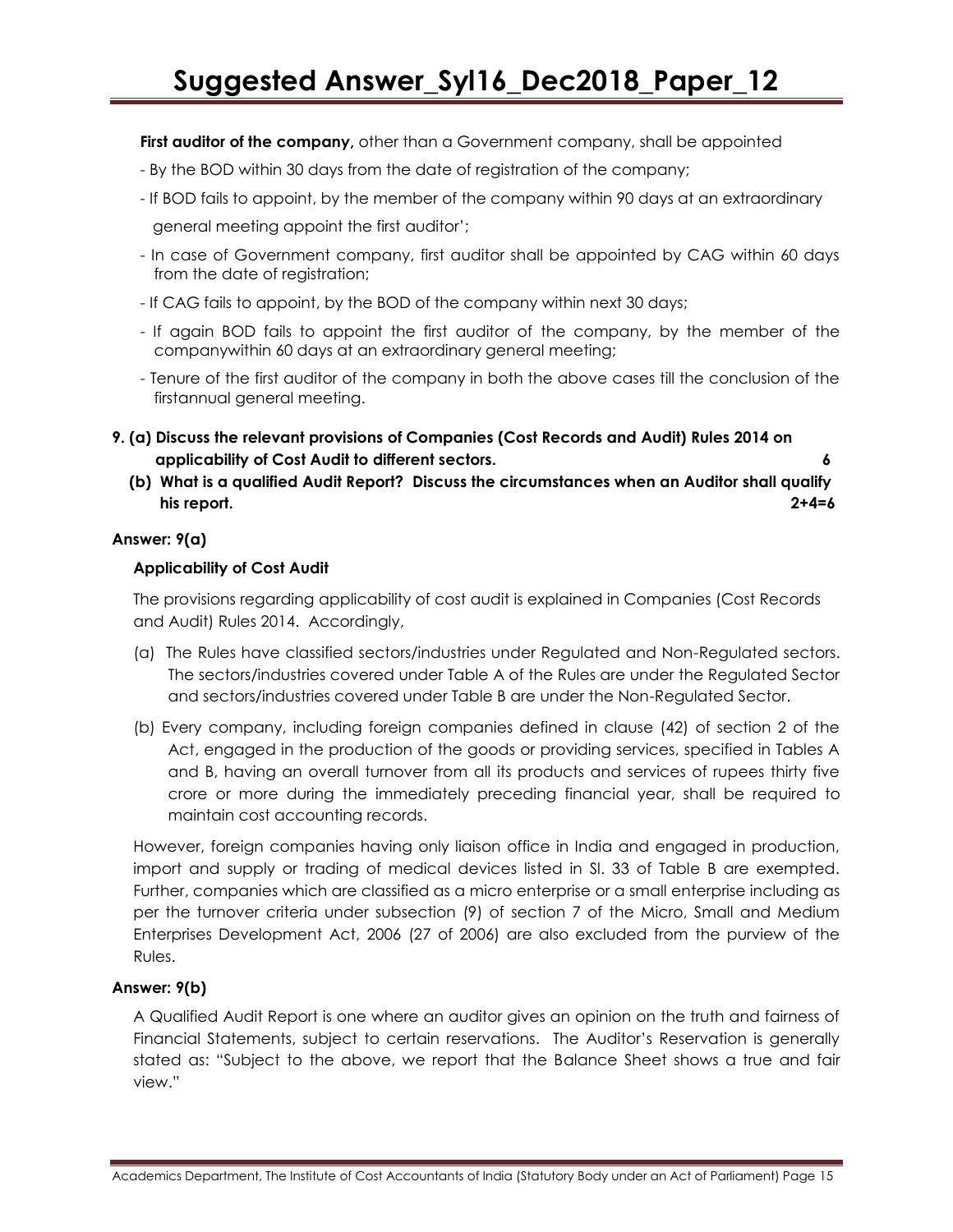Qualified report is submitted by the auditor when the overall impact of all reservations or qualification taken together is not material enough to vitiate the overall true and fair view of Financial Statements, but it is important that such a matter(s) should be brought to the attention of the shareholders.

The circumstances when an auditor should qualify his report are as follows:

- (i) Where the Auditors are unable to obtain all the information and explanations which they consider necessary for the purpose of their audit, e.g.
	- (a) Absence of satisfactory documentary evidence of the existence of ownership of the material assets, such as, title deeds in respect of land
	- (b) Absence of vouchers in respect of material payments made by the Company,
	- (c) Destruction of books and re cords by fire or accident,
	- (d) Non-availability of books and records owing to unavoidable circumstances, such as books

and records of a foreign branch with which no communication is possible.

- (ii) Where proper books of accounts have not been kept in accordance with the law
- (iii) Where the Balance Sheet and P & L Account are not in agreement with the hooks of account and returns.
- (iv) When the information required by law is not furnished
- (v) When the accounts do not disclose a true and fair view like-
	- (a) Where the accounting practices followed by the Company are not considered appropriateto the circumstances and nature of the business e.g. treatment of HP Sales as outright sales,
	- (b) Where there has been a change in accounting principles or procedures in relation tomaterial items, such, valuation of stock, depreciation, treatment of by-product cost, etc. without adequate explanation and disclosure of effect of the change.
	- (c) Where difference of opinion with management has arisen regarding valuation or realisabilityof assets, such as Stock-in-Trade, Debtors, Loans & Advances or the extent of liabilities, contingent or otherwise,
	- (d) Where income or expenditure is not properly reflected so as to show a fair figure of profit for the year,
	- (e) Where information is not required by law to be disclosed but the disclosure of which is considered essential by the Auditors in order to show a true and fair view,
	- (f) Where there is a contravention of the provisions of the Companies Act having a bearingupon the accounts and transactions of the Company e.g. donations to political parties orfor political purposes in contravention of Section 182, or contributions to charitable or other funds in excess of the limitation specified in Section 181;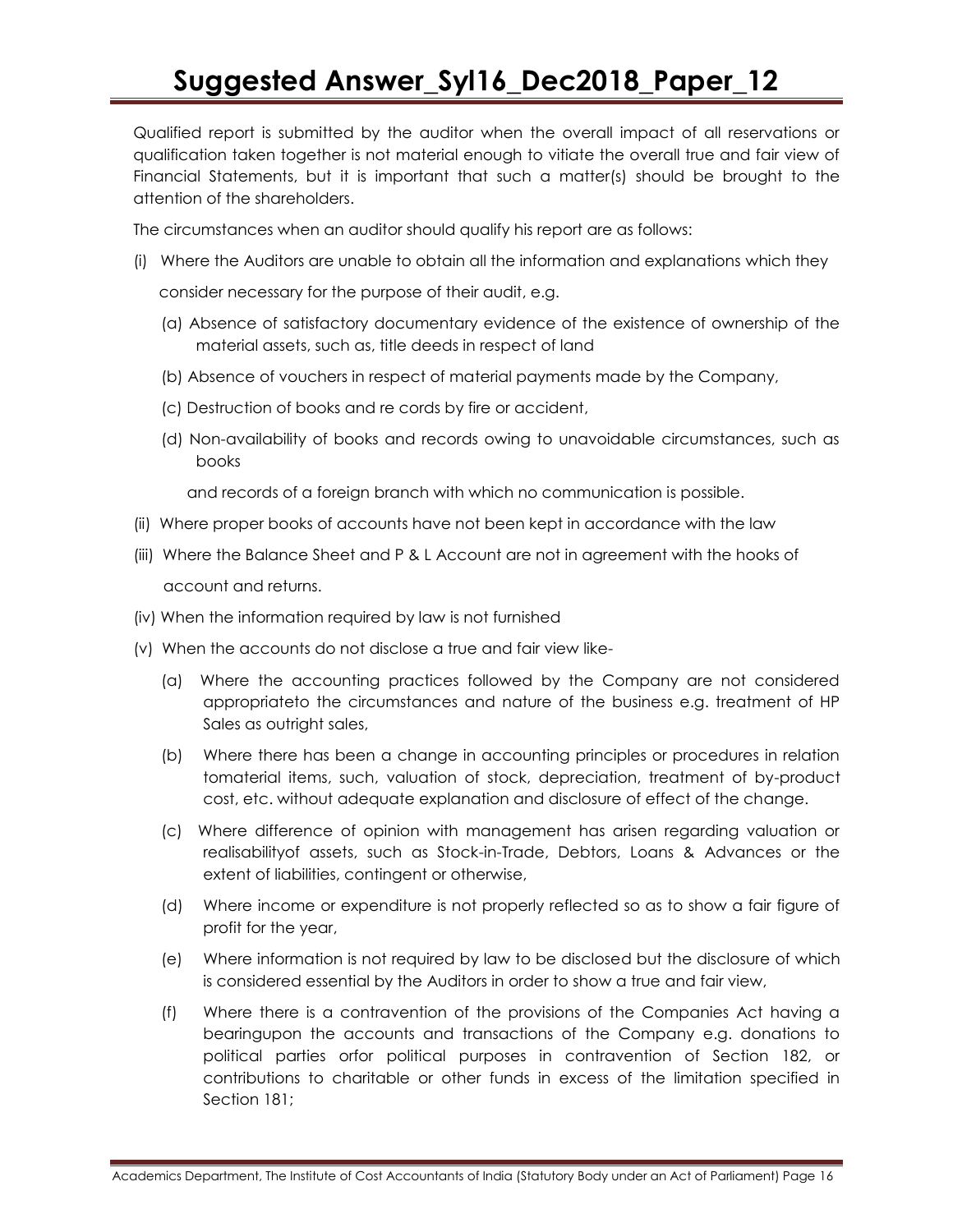(g) Where the Company has contravened the provisions of its Memorandum and Articles of Association.

### **10. Write short notes** *(any three):***43=12**

- **(a) Auditor's duty regarding unclaimed dividend**
- **(b) Physical verification of Inventory and Auditor's responsibility thereof**
- **(c) Audit of Co-operative Society**
- **(d) Difference between Statutory Audit and Internal Audit**

### **Answer: 10 (a)**

In connection with the unclaimed dividend, the auditor must consider the following points:

- (i) He shall collect the list of the names of the shareholders to whom dividend could not be paid.
- (ii) He shall verify the calculation of unclaimed dividend.
- (iii) He shall verify that the unpaid dividend has been transferred to a separate account namelyUnpaid Dividend Account within seven days from the expiry of 30 days allowed fordeclaration and payment of dividend.
- (iv) In case there is any default on the part of the company to deposit the unpaid dividend within the stipulated time as mentioned above, the company needs to pay interest @12% p.a. The auditor must verify whether there is any fault on the part of the company and if so whether they have deposited the interest and the penalty.
- (v) The auditor shall also verify whether the company has published the details of unpaid dividend in its own website and also in other website(s) approved by the government for this purpose.
- (vi) In case the company has made any payment during the year from the Unpaid Dividend Account to any shareholder on his application for the same, the auditor must verify that the payment has been made to the right person and the amount so paid is determined properly.
- (vii) In case any amount of dividend is remaining unpaid for more than seven years, the auditor shall verify whether the same along with the interest accrued thereon has been transferred by the company to IEPF. He shall verify the same based on the statement submitted by the company to the IEPF and the receipt issued by the IEPF in this context.
- (viii) The auditor shall also verify whether all the shares in respect of which unpaid dividend has been transferred to IEPF, have also been transferred to such fund.

### **Answer: 10 (b)**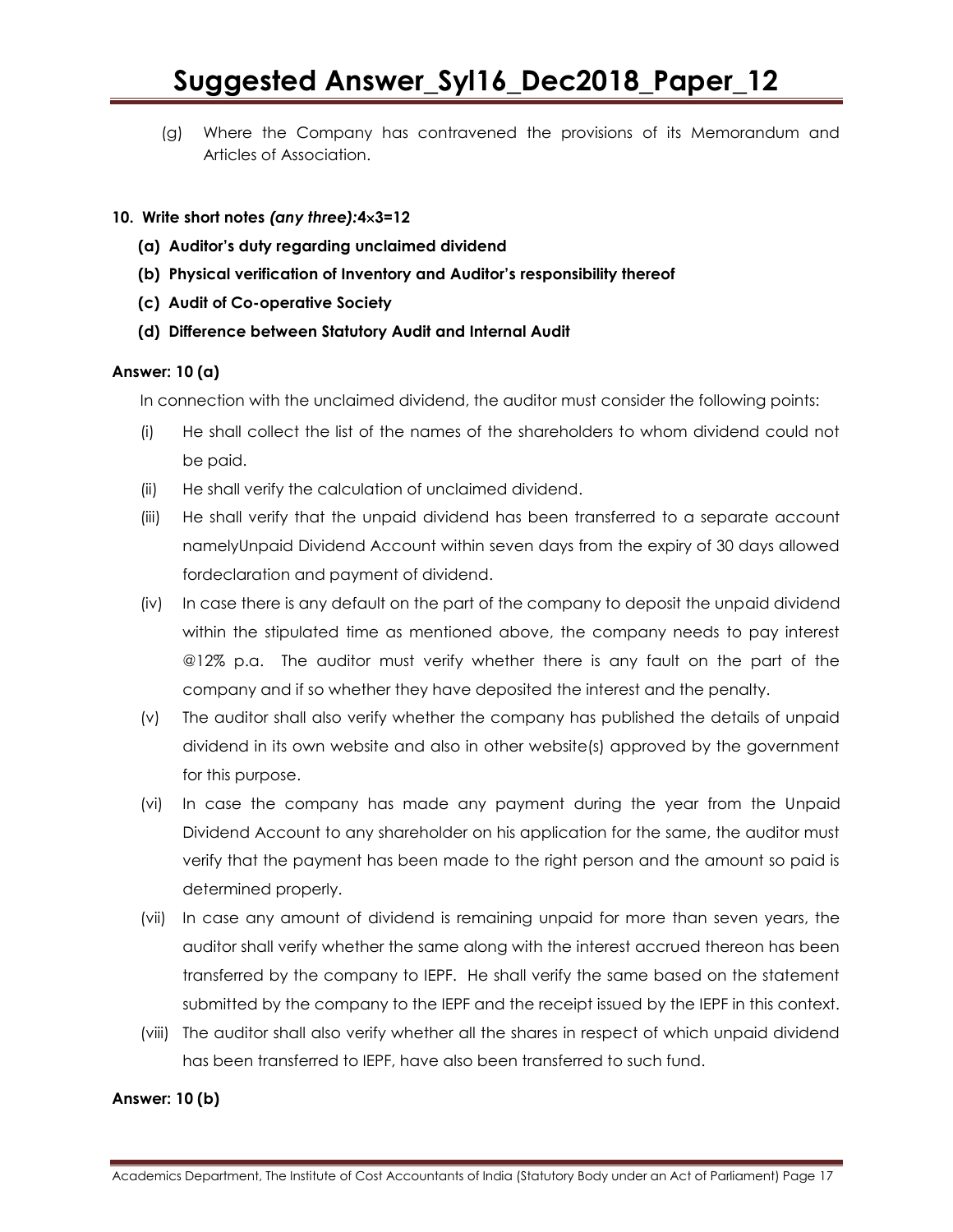Physical verification of inventories is the responsibility of the management of the entity. However, where the inventories are material and the auditor is placing reliance upon the physical count by the management, it may be appropriate for the auditor to attend the inventory taking. The extent of auditor"s attendance at inventory taking would depend upon his assessment of the efficacy of relevant internal control procedures, and the results of his examination of the inventory records maintained by the entity and of the analytical review procedures.

According to SA-501 "Audit Evidence-Specific Considerations for Selected Items", the management ordinarily established procedures under which inventory is physically counted at least once a year to serve as a basis for the preparation of the financial statements and, if applicable, to ascertain the reliability of the entity"s perpetual inventory system.

Attendance at physical inventory counting involves:

- (i) Inspecting the inventory to ascertain its existence and evaluate its condition, and performingtest counts.
- (ii) Observing compliance with management"s instructions and the performance of procedures for recording and controlling the results of the physical inventory count, and
- (iii) Obtaining audit evidence as to the reliability of management"s count procedures. These procedures may serve as test of controls or substantive procedures depending on the auditor"s risk assessment, planned approach and the specific procedures carried out.

Observing the performance of management"s count procedures, for example, those relating to control over the movement of inventory before, during and after the count, assists the auditor in obtaining audit evidence that management"s instructions and count procedures are adequately designed and implemented. In addition, the auditor may obtain copies of cut off information, such as details of the movement of inventory, to assist the auditor in performing audit procedures over the accounting for such movements at a later date.

In addition to recording the auditor"s test counts, obtaining copies of the management"s completed physical inventory count records assists the auditor in performing subsequent audit procedures to determine whether the entity"s final inventory records accurately reflect actual inventory count results.

### **Answer: 10 (c)**

### **In general while conducting audit of Co-operative society 'The auditor need to look into the followings:**

### **1. General Points: -**

(i)The auditor should carefully go through the bye-laws of the society and see that they are being observed both in letter and spirit.

(ii)He shouldexamine the Register of Members of the society and individual shareholdings.

(iii)He should test-check the internal check and control system operated by the society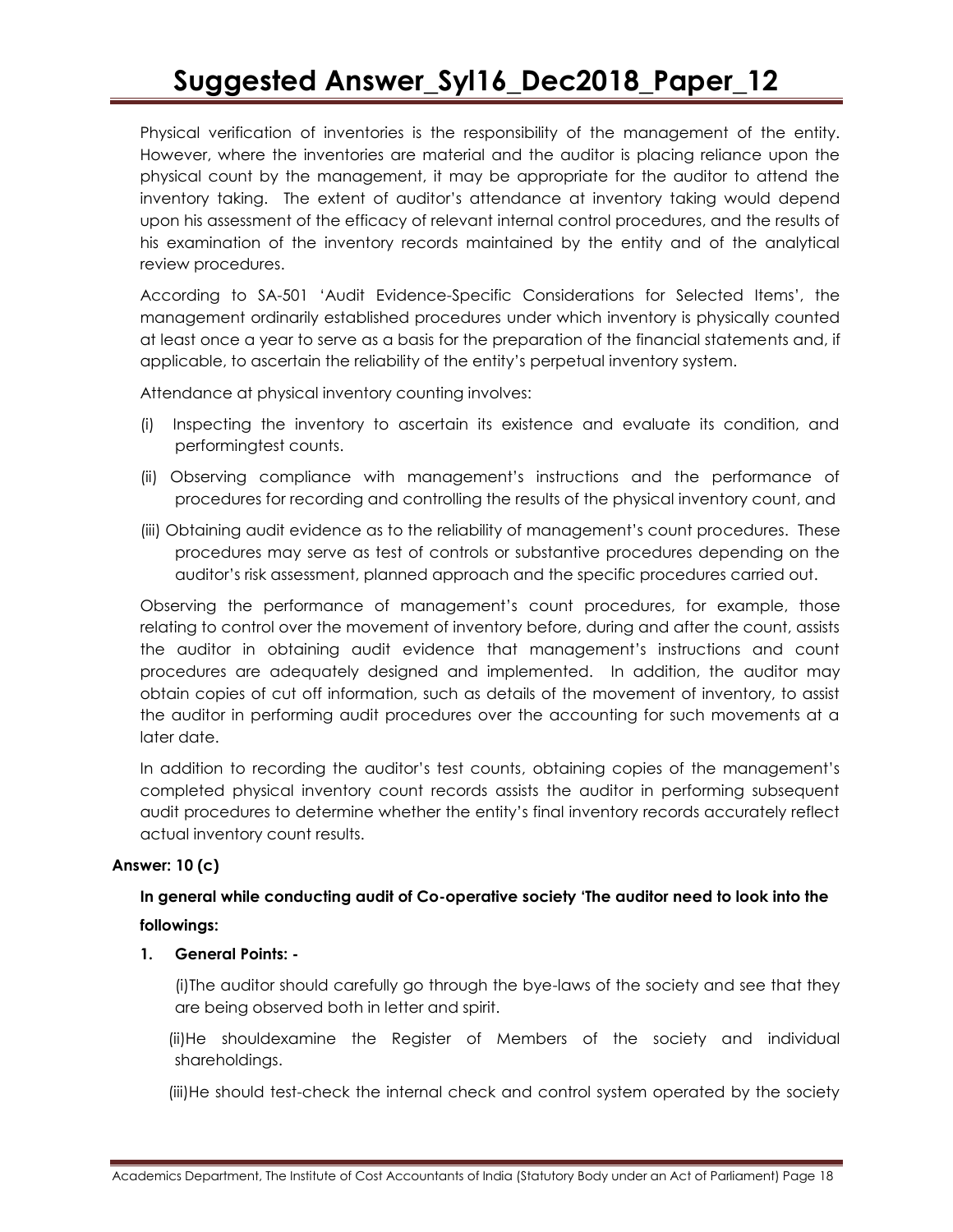and model his audit examination based on its strengths and weaknesses.

**2. Audit of income:** He should carefully vouch the receipt of cash. Cash receipts on account of share capital should be vouched with the Register of Members. Cash received against sales should be vouched with the cash memos and invoices issued to customers as also Sales Account. Receipt of cash in respect of payment of interest and repayment of loans advanced by the society should be vouched with the loan agreements. Cash received from members towards construction of houses or their maintenance, should be vouched with the Register of Members, demands made by the society from time to time, and money receipts.

### **3. Audit of Expenditure:**

- **(i)** He shouldvouch all expenditure with reference to authorization from the Managing Committee, particularly in the case of large capital expenditure, as also the bills received from individual parties, the money receipts obtained from them, and entries in the Bank Pass Book along with counter-foils of cheques.
- **(ii)** He should vouchthe payment of loans from the loan agreements entered into with borrower members.
- **(iii)** He shouldvouch establishment expenses with reference to the resolutions of the Managing Committee, agreements with the persons concerned, and money receipts obtained from them.

### **Other aspects points:**

- (i) He should appropriately classify overdue debts for a period from six months to five years and more, and report them to the members, with a note regarding the effects these might have on the financial position of the society.
- (ii) Similarly, he should make a special reference to the overdue amount of interest from members.
- (iii) Writing off bad debts should be after prior authorization from the Managing Committee of the society.

| <b>Basis</b>                          | <b>Statutory Audit</b>                                                         | <b>Internal Audit</b>                                                                                                                                  |
|---------------------------------------|--------------------------------------------------------------------------------|--------------------------------------------------------------------------------------------------------------------------------------------------------|
| <b>Appointing</b><br><b>Authority</b> | Statutory Auditor is appointed by<br>the shareholder in the general<br>meeting | Internal Auditor is appointed by the<br><b>Board</b>                                                                                                   |
| Scope of the<br>work                  | The scope of work is defined in the<br>Companies Act                           | <b>The</b><br>scope of work includes the<br>adherence of management policies<br>and procedures and indentifies the<br>weakness in the internal control |
| Removal of<br><b>Auditor</b>          | Statutory Auditor can be removed<br>by the shareholders                        | Internal Auditor can be removed by<br>the Board                                                                                                        |
| Remuneration                          | It is fixed by the shareholders                                                | It is fixed by the board                                                                                                                               |
| <b>Audit Report</b>                   | It is submitted to the appointing<br>Authority                                 | It is submitted to the Board as<br><sup>o</sup><br>suggestion to improve weakness in                                                                   |

### **Answer: 10 (d)**